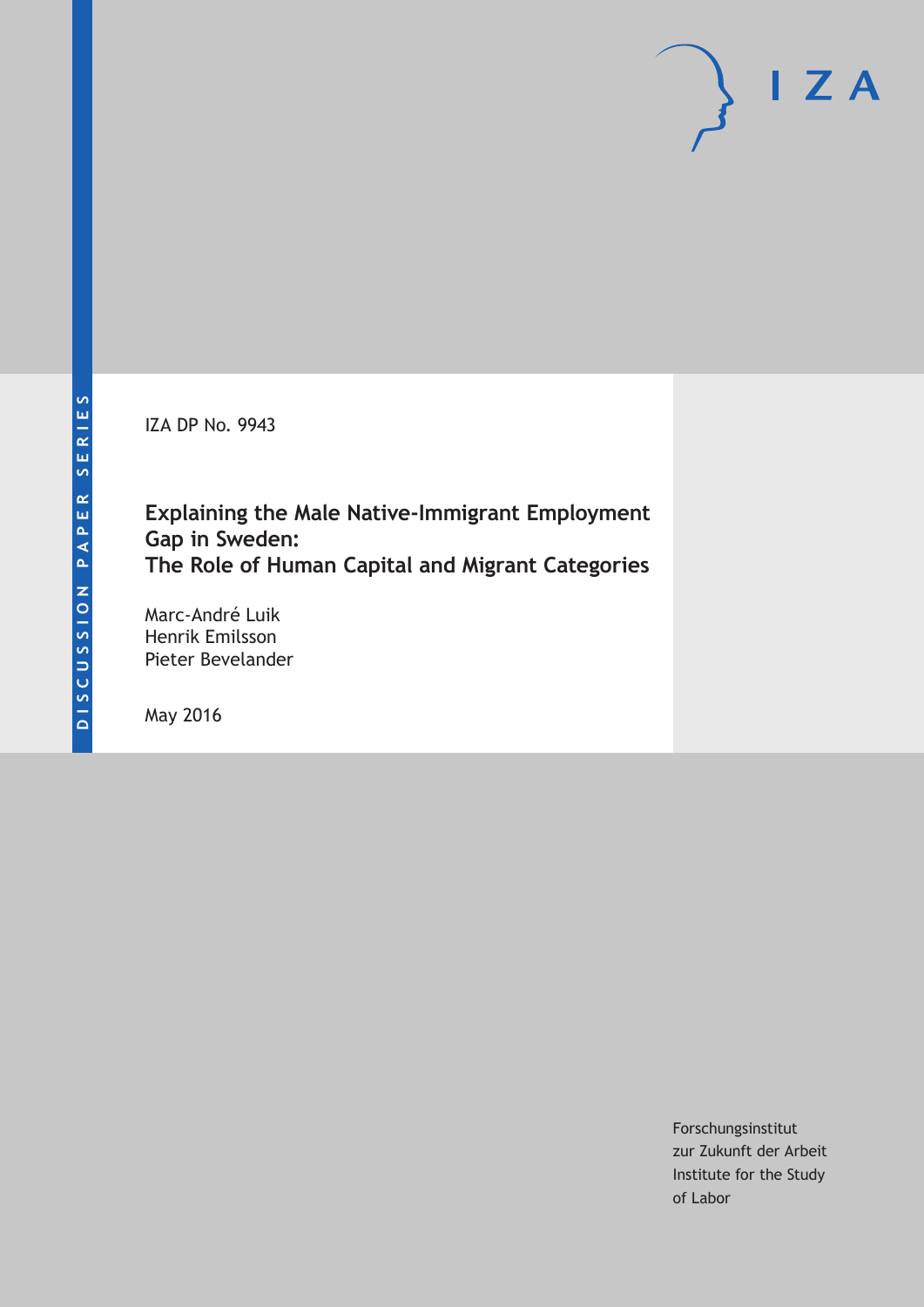# **Explaining the Male Native-Immigrant Employment Gap in Sweden: The Role of Human Capital and Migrant Categories**

# **Marc-André Luik**

*Helmut Schmidt University Hamburg* 

## **Henrik Emilsson**

*MIM, Malmö University*

### **Pieter Bevelander**

*MIM, Malmö University and IZA* 

Discussion Paper No. 9943 May 2016

IZA

P.O. Box 7240 53072 Bonn **Germany** 

Phone: +49-228-3894-0 Fax: +49-228-3894-180 E-mail: iza@iza.org

Any opinions expressed here are those of the author(s) and not those of IZA. Research published in this series may include views on policy, but the institute itself takes no institutional policy positions. The IZA research network is committed to the IZA Guiding Principles of Research Integrity.

The Institute for the Study of Labor (IZA) in Bonn is a local and virtual international research center and a place of communication between science, politics and business. IZA is an independent nonprofit organization supported by Deutsche Post Foundation. The center is associated with the University of Bonn and offers a stimulating research environment through its international network, workshops and conferences, data service, project support, research visits and doctoral program. IZA engages in (i) original and internationally competitive research in all fields of labor economics, (ii) development of policy concepts, and (iii) dissemination of research results and concepts to the interested public.

IZA Discussion Papers often represent preliminary work and are circulated to encourage discussion. Citation of such a paper should account for its provisional character. A revised version may be available directly from the author.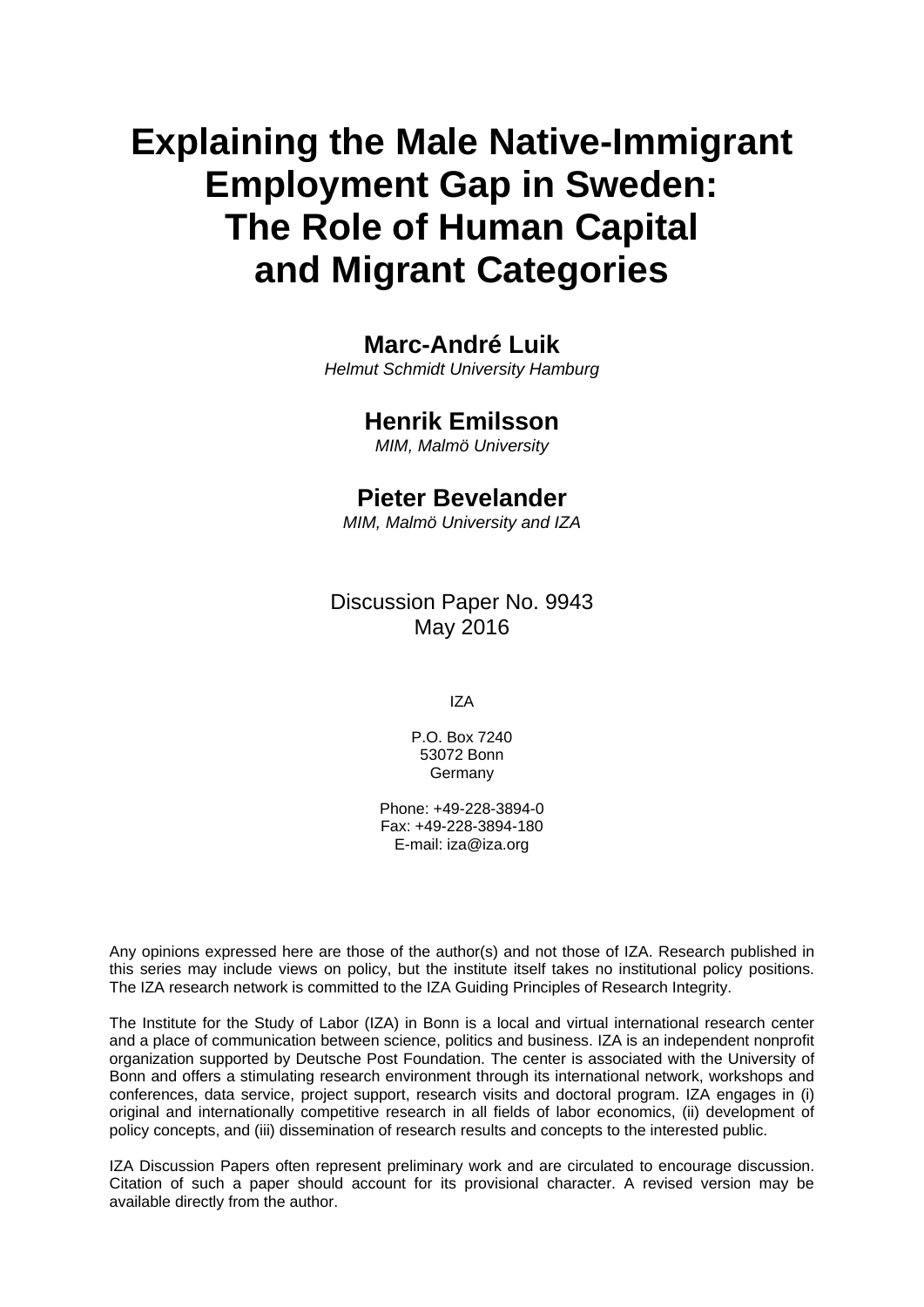IZA Discussion Paper No. 9943 May 2016

# **ABSTRACT**

# **Explaining the Male Native-Immigrant Employment Gap in Sweden: The Role of Human Capital and Migrant Categories**

Despite having one of the most celebrated labor market integration policies, the nativeimmigrant employment gap in Sweden is one of the largest among the OECD countries. In this study, we use unique Swedish register data to try to explain the employment gap between male immigrants and natives. The results show that the traditional human capital theory only explains a small share of the immigrant-native gap. After controlling for human capital, demographic and contextual factors, large unexplained employment gaps still persists between immigrants and natives and between migrant categories. Our analysis indicates that admission category is an important determinant of employment integration, and that humanitarian and family migrants suffer from low transferability of their country specific human capital. The article highlights the need to consider migrant categories in integration research, and take into account international human capital transferability when explaining employment outcomes for immigrants.

JEL Classification: F22, J61, J68

Keywords: labour market integration, Sweden, human capital, migration categories, employment gaps

Corresponding author:

Pieter Bevelander MIM Malmö University 205 06 Malmö Sweden E-mail: pieter.bevelander@mah.se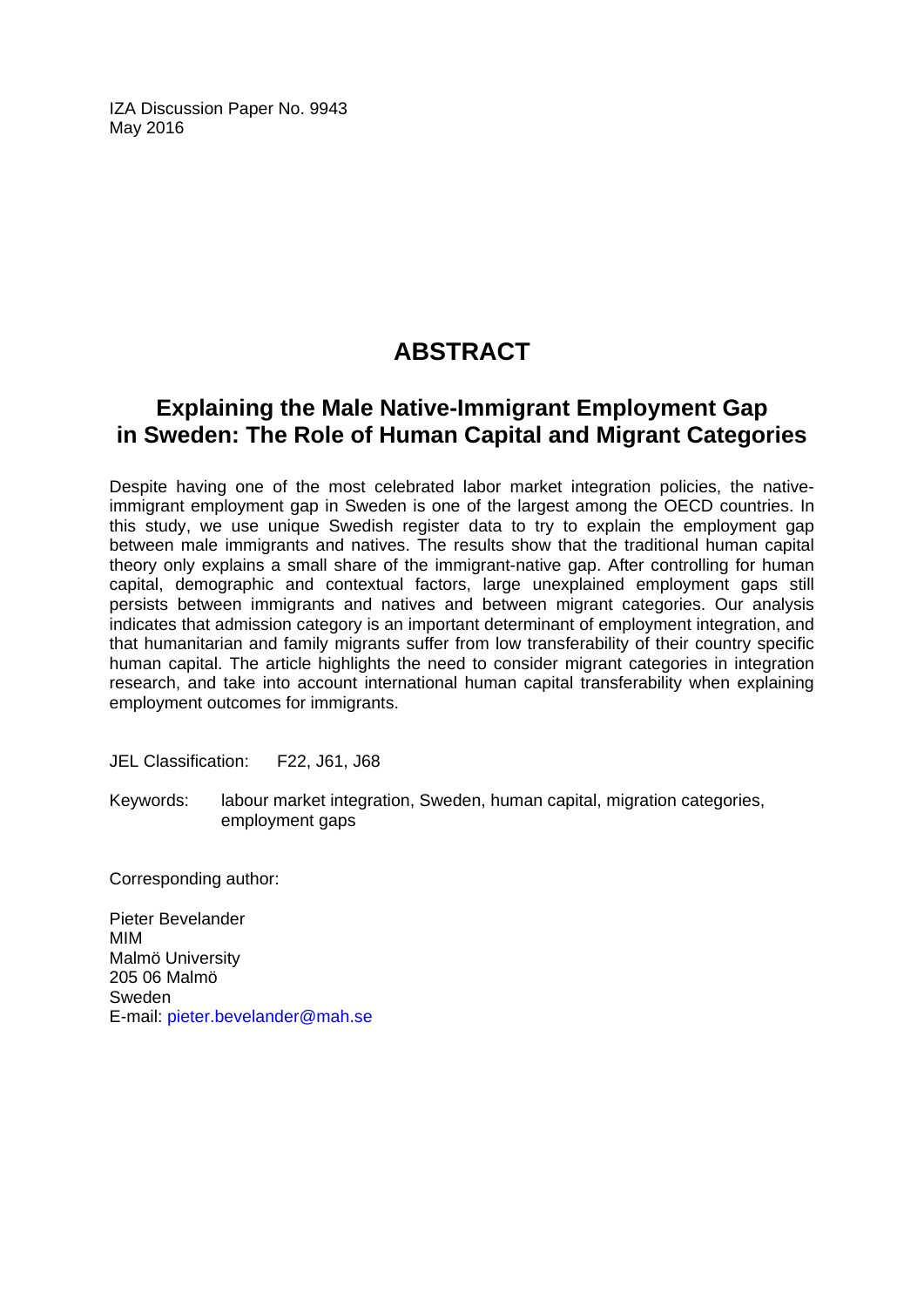#### **1 Introduction**

According to the latest Migrant Integration Policy Index (MIPEX 2015), Sweden is ranked as having the most optimal labor market integration policies of the 38 countries covered in the index. At the same time, Sweden, as a relatively high immigration intake country, has for a long time had great difficulty accommodating these immigrants into the labor market (Bevelander 2011). According to the OECD, the native–immigrant employment gap is one of the largest among the OECD countries (OECD/European Union 2015).

This article explores possible explanations for this large and persistent employment gap. We focus on two main explanations: the role of both human capital and of the composition of the immigrants. According to human capital theory (Becker 1992), it is the differences in human capital that determine success in the labor market. However, immigration complicates this relationship due to the difficulties involved in transferring human capital (Chiswick and Miller 2009). Another explanation that has been highlighted in recent years is the impact of a migrant's admission status, and the categories according to which immigrants are granted access to a new country. The OECD (2014: 37) writes that the migration category is the single largest determinant of labor market integration outcomes. They note that humanitarian and family migrants struggle with labor market integration in all countries, and that the different categories into which immigrants are slotted on arrival account for most of the cross-country differences in labor market outcomes.

The relative importance of human capital characteristics and migrant categories for employment outcomes is an important issue, particularly in a country such as Sweden, which is characterized by large – primarily humanitarian and family – immigration flows. The challenge of labor market integration could possibly be accentuated by this composition of migrants coming to Sweden. There are two main possible additional challenges for these two migrant categories. Firstly, humanitarian and family migrants tend to have lower levels of human capital and that which they *do* have tends to be less internationally transferable. Secondly, and related to the first point, there can be a selection effect whereby unobservable factors also contribute to humanitarian and family migrants' lower labor market success, regardless of observable human capital.

The overall aim of this article is to study the extent to which human capital – operationalized as level and type of education – and migration categories can explain the labor market gap between natives and the foreign-born. This leads to two research questions:

- To what extent does the individual level of human capital explain differences in employment integration between natives and the various categories of immigrants?
- How important is the migrant category itself in explaining the employment gap between natives and immigrants?

#### *1.1 Migration and labour market integration: the Swedish context*

According to Eurostat (2014) Sweden, compared to other European Union (EU) countries, is characterized by high immigration with a majority share of humanitarian and family migrants. The country is one of the major destinations for asylum-seekers (Bitoulas 2015) and the absence of income requirements (Borevi 2014) has favored subsequent family migration. Labor migration from outside the EU was quite small-scale from the beginning of the 1970s up until the 2008 liberalization of Sweden's labour migration policy (Emilsson 2016), which the OECD (2011) deems to be one of the world's most open. Because of this, the number of foreign-born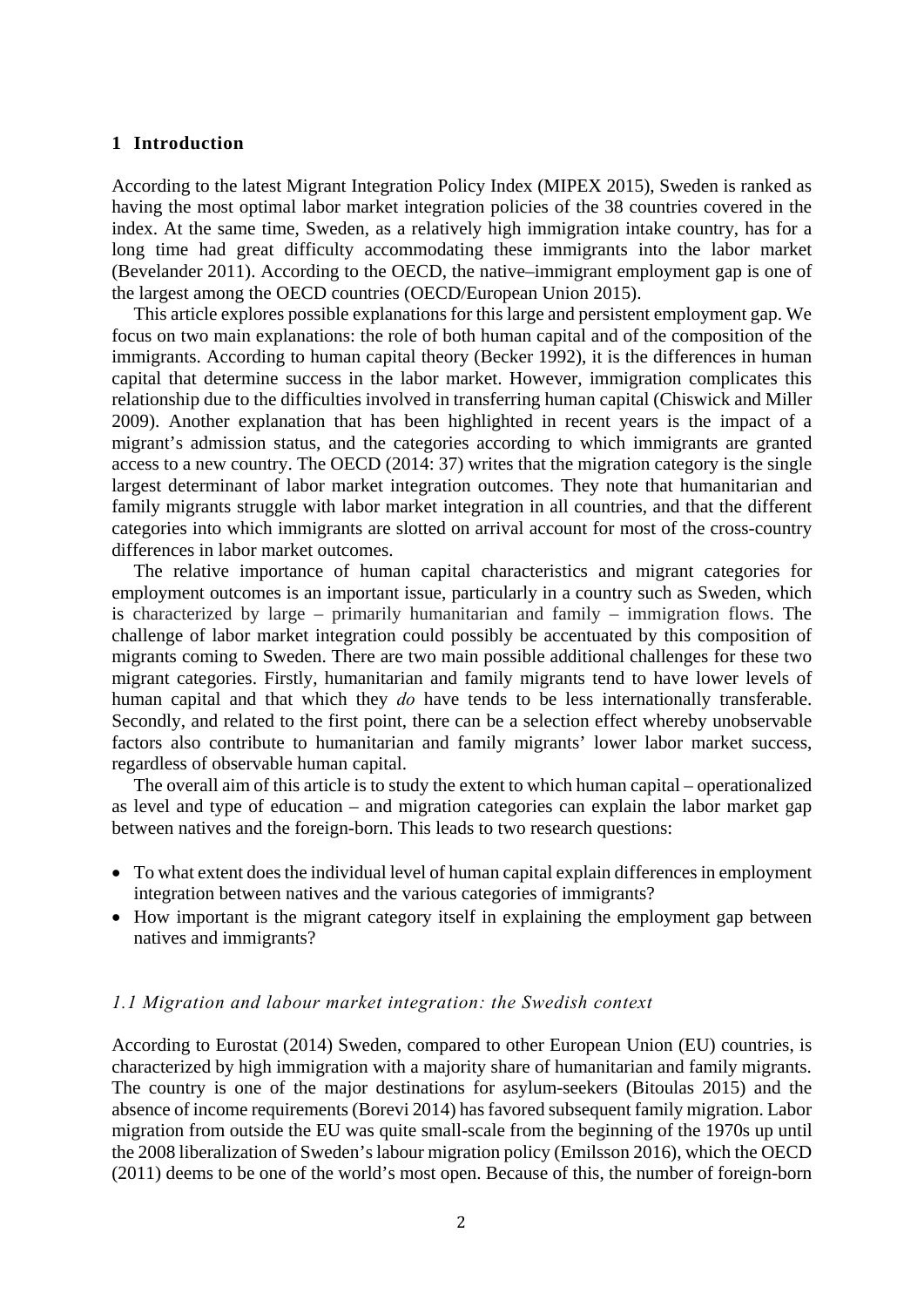people has increased rapidly in Sweden over recent decades. Since 2000, the stock of migrants has increased by almost 60 % to over 1.6 million, representing 16.5 % of the population in 2014.

Figure 1 shows the employment gap between the stock of native-born workers and three geographical groups of foreign-born workers over time. Since the early 2000s, the gaps have been quite stable. Persons born in Nordic countries have an employment rate of about 65 % and immigrants from EU/EFTA countries about 5 % lower. Immigrants born outside EU/EFTA countries have an employment rate of approximately 50 %. In recent years it has increased slightly and was about 55 % in 2013. This study has its main focus on the latter group: immigrants from outside the EU/EFTA.



**Fig. 1 Employment rate, 20-64 years, by region of birth**  *Source*: Statistics Sweden

#### *1.2 Explaining labour market integration for different migrant groups*

In standard labor market supply studies it is assumed that the probability of working is determined by the level of human capital. This includes formal education, labor market experience and skills acquired at work. One of the challenges of human capital theory when it comes to migration is to take into account the migration-related depreciation of human capital. Skills may not be perfectly transferable across countries. Chiswick et al. (2005) define skills as labor market information, destination-language proficiency, and occupational licenses, certifications or credentials, as well as more narrowly defined task-specific skills. They exemplify the problem of transferability with three types of high-level occupation – economist, medical doctor and lawyer:

Country-specific skills for the economist may include language and style of practice. The medical doctor has less transferable skills because, in addition to language and style of practice, the practice of medicine requires a license specific to the destination. The skills of lawyers are even less transferable across countries because, in addition to the above, the legal system … varies sharply across countries (2005: 335).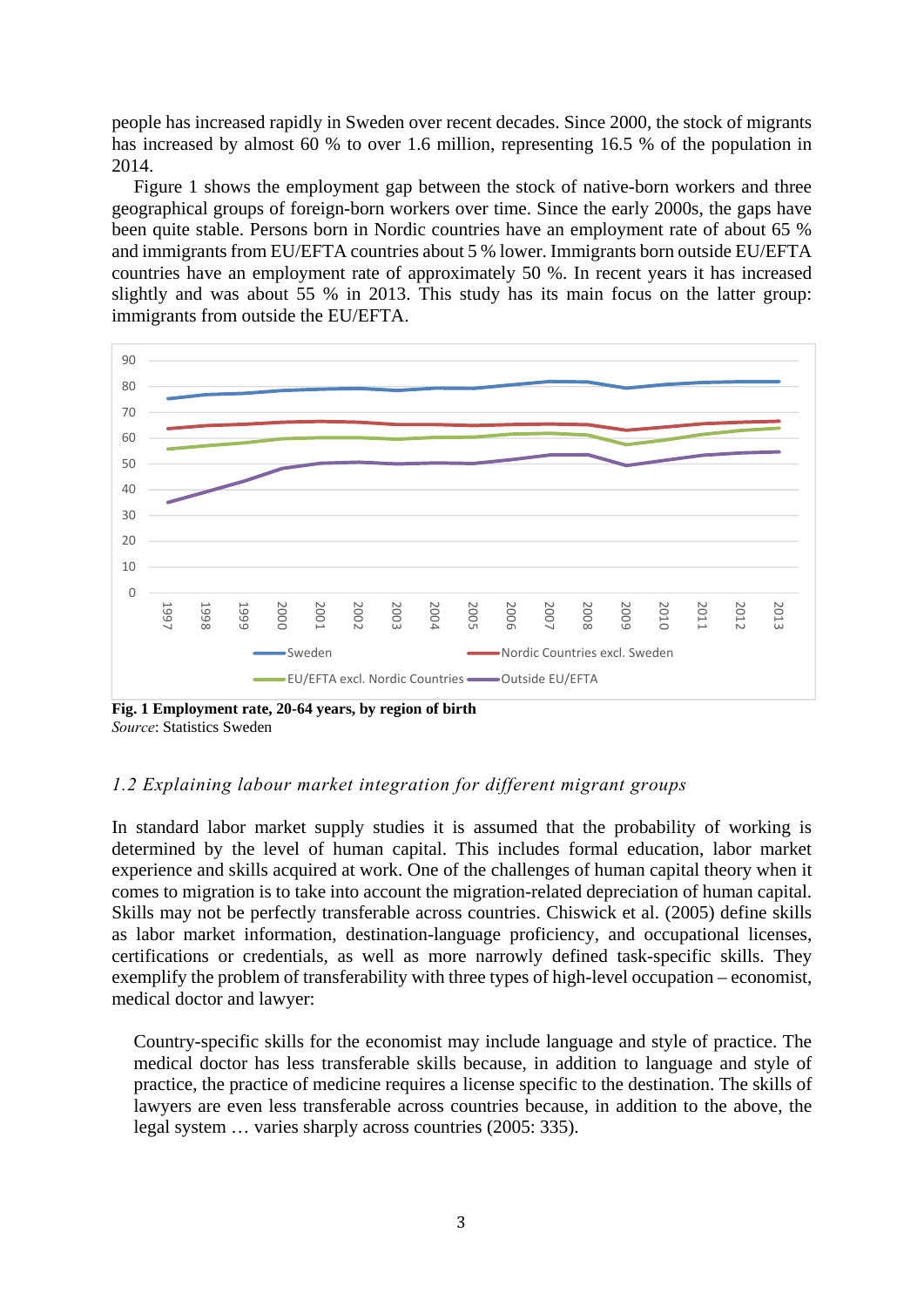According to their theory, those with the least transferable skills among potential migrants are not likely to become economic migrants. Refugees, on the other hand, base their migration decision, in part, on a different set of intentions. Income differentials could also be important factors for refugees, but their decisions are also influenced by non-economic factors concerning their safety and security. In essence, refugee streams include a larger proportion of immigrants who are less adapted for labor market integration (Chiswick et al. 2005).

In the same vein, Aydemir (2011) stresses that favorable selection in human capital characteristics do [*sic*] not always translate into better labor market outcomes. This is because many of these characteristics, such as schooling and experience, that are almost always acquired in source countries, and have little or no return in the host country labor market and, hence, have very limited power in predicting short-term labor market outcomes (2011: 453– 454).

He concludes that there are many unobservables that are important in determining the quality and relevance of the human capital which immigrants take to the host country and may result in skill transferability problems or a mismatch between demand and supply.

We understand this argument as being of significant importance for the Swedish case. The Swedish system of labor migration is employment-driven and all labor migrants must have an offer of employment in order to obtain a work permit. The employment offer itself should be a sign that the migrants' skills are useful and acknowledged by the employer. The majority of high-skilled labor migrants are employed as computer specialists in English-speaking work environments (Emilsson and Magnusson 2015), which implies that their human capital did not decrease due to insufficient knowledge of the host-country language. However, few humanitarian and family migrants have Swedish-language skills before entering the country, which no doubt increases the depreciation of their human capital. Thus, in contrast to labor migrants, humanitarian and family migrants could be disadvantaged due to both differences in their education levels and their transferability.

There may also be differences in employment opportunities between humanitarian and family migrants. Again, Aydemir (2011) argues that family migrants often have access to kinship networks in the host country which can facilitate access to crucial information regarding the labor market and may initiate investments in human capital prior to arrival that are valued in the host-country labour market. These types of network may also help to overcome barriers in the labor market through job contacts or a better knowledge of processes leading to the recognition of credentials. In Sweden, humanitarian and family migrants have access to different services. While all humanitarian migrants have the right to a two- to threeyear introduction program, only the family of recent humanitarian migrants have the same right. However, most services are also available to family migrants – for example, free language training.

#### *1.3 The importance of migrant category on employment outcomes*

There is growing evidence that both human capital and migration category are important factors explaining the labour market success of immigrants. The influence of formal education on immigrants' employment and earnings has proved positive, especially if some of this education is obtained in Sweden (Nordin 2007). However, differences in formal education do not completely explain the employment differential between native and foreign-born workers (Eriksson 2010). Szulkin et al. (2013) suggest that it is the composition of the immigrant group in Sweden which is probably the factor that can best explain the native–immigrant employment gap in Sweden compared to other countries. In other words, the gap between natives and the foreign-born is not explained by systematic differences in characteristics, like education, age, family status or country of origin.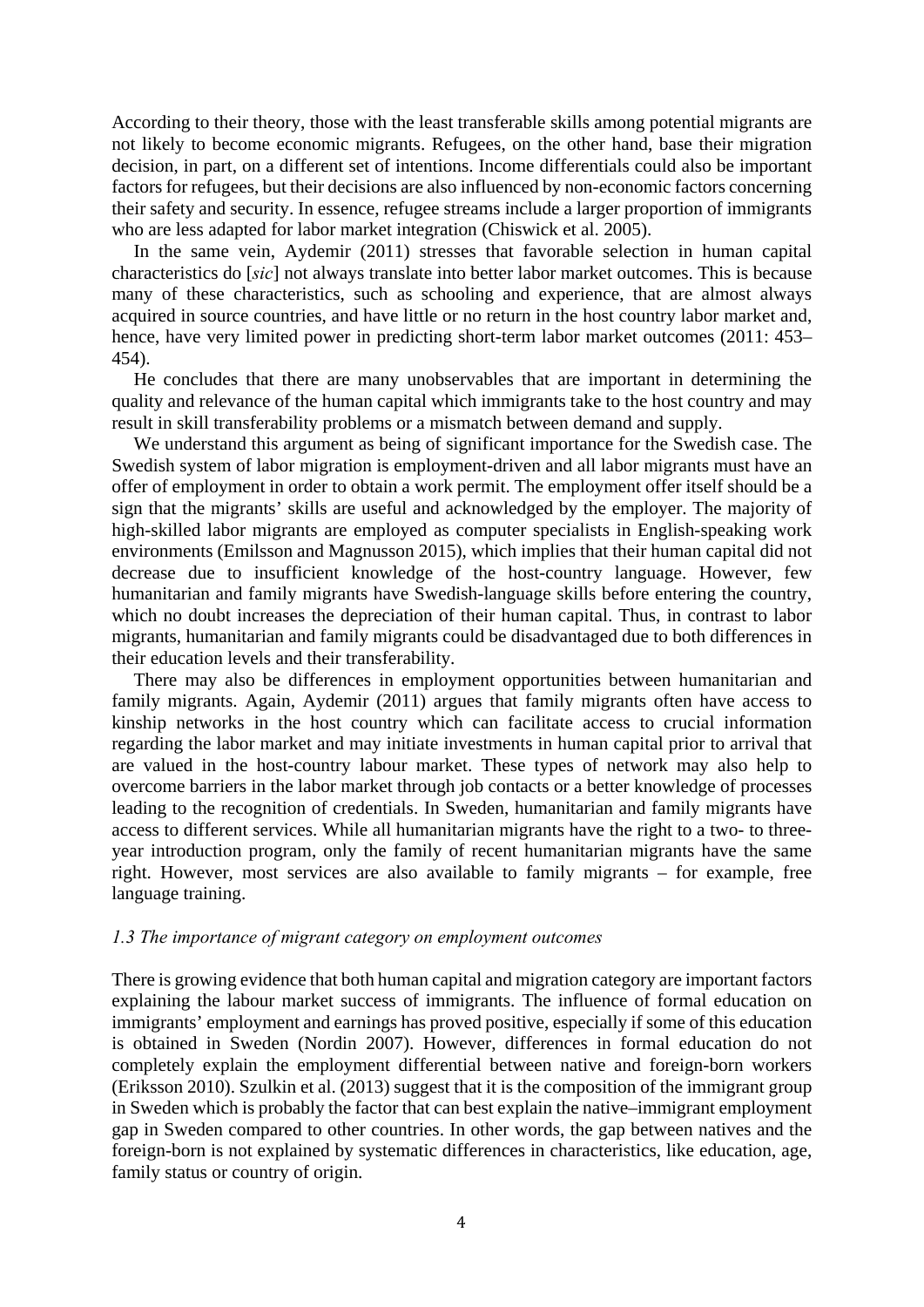However, in the Swedish and Canadian contexts, Bevelander (2011) and Bevelander and Pendakur (2014) confirm that human capital characteristics *do* matter for the labor market integration of non-economic migrants. Controlling for personal, contextual and immigrant intake, Bevelander (2011) finds that family-reunion migrants integrate into the employment market much faster than asylum claimants who, in turn, integrate more quickly than resettled refugees. Thus, the results confirm the importance of admission categories.

Studies from other countries confirm the importance of the admission category for labor market integration, especially in traditional settler countries such as Australia, Canada, New Zealand and the US. The studies show that the points system for labour migrant selection generates a more-highly skilled immigrant flow than those admitted for family reasons (Aydemir 2011; Cobb-Clark 2000; Jasso and Rosenzweig 1995). Several studies from Australia show that refugees have greater difficulty in finding employment than other immigrants (Chiswick and Miller 1992; Wooden 1990). De Silva (1997) and DeVoretz et al. (2004) examine the labor market integration of skilled immigrants in Canada compared both to assisted relatives and to refugees and find that the latter groups have a lower employment success rate. In all studies, the gap gets smaller over time. Connor (2010) studies the US employment gap between refugees and natives and shows a refugee disparity in earnings and occupational attainment. However, employment rates are about the same for refugees as for other migrant categories. In Germany and Denmark, where the context is closer to that in Sweden, refugees and those who arrive through family reunification have a weaker position in the labour market compared to labour migrants (Constant and Zimmermann 2005).

#### **2 Data and methodology**

#### *2.1 Data and descriptive statistics*

Our data originate from the STATIV database supplied by Statistics Sweden and are extracted from the population register for the year 2011. The advantages of this dataset are that it includes all residents in Sweden and collects data from several different – i.e. demographic, education, employment and immigration – registers. Moreover, our dataset is updated with the actual admission status of immigrants when granted legal status in Sweden and allows us to differentiate between immigration categories.

Our analysis focuses on the male population aged between 25 and 59. The employment gap between the natives and the foreign-born is greater for women (Bevelander 2005; Bevelander and Groeneveld 2006), and by only looking at the male population can we reduce the eventual effects of cultural factors (Antecol 2001). While including all natives, we limit immigrants to non-EU/EES immigrants with an entry year between 1990 and 2009. We exclude immigrants with less than two years' residence, since a large majority of new immigrants are following introduction programs or other forms of education such as language training and adult education during this first period in Sweden (Statistics Sweden 2012). This procedure ensures that the sample represents the differences between labor migrants and other migration categories, since all labor migrants have a job upon arrival. The age is chosen to exclude young individuals still in education and older people who have taken early retirement. Lastly, we exclude immigrants from EU/EES countries who have an automatic right to immigrate if they find employment or are self-sufficient.

Our key dependent variable is employment status. We use the standard EU definition of employment also used by Statistics Sweden. Our human capital measure, educational level, is based upon the Swedish system of education and is comprised of seven levels (see Table 1). From the same source originates our information on a distinct feature of our study – the field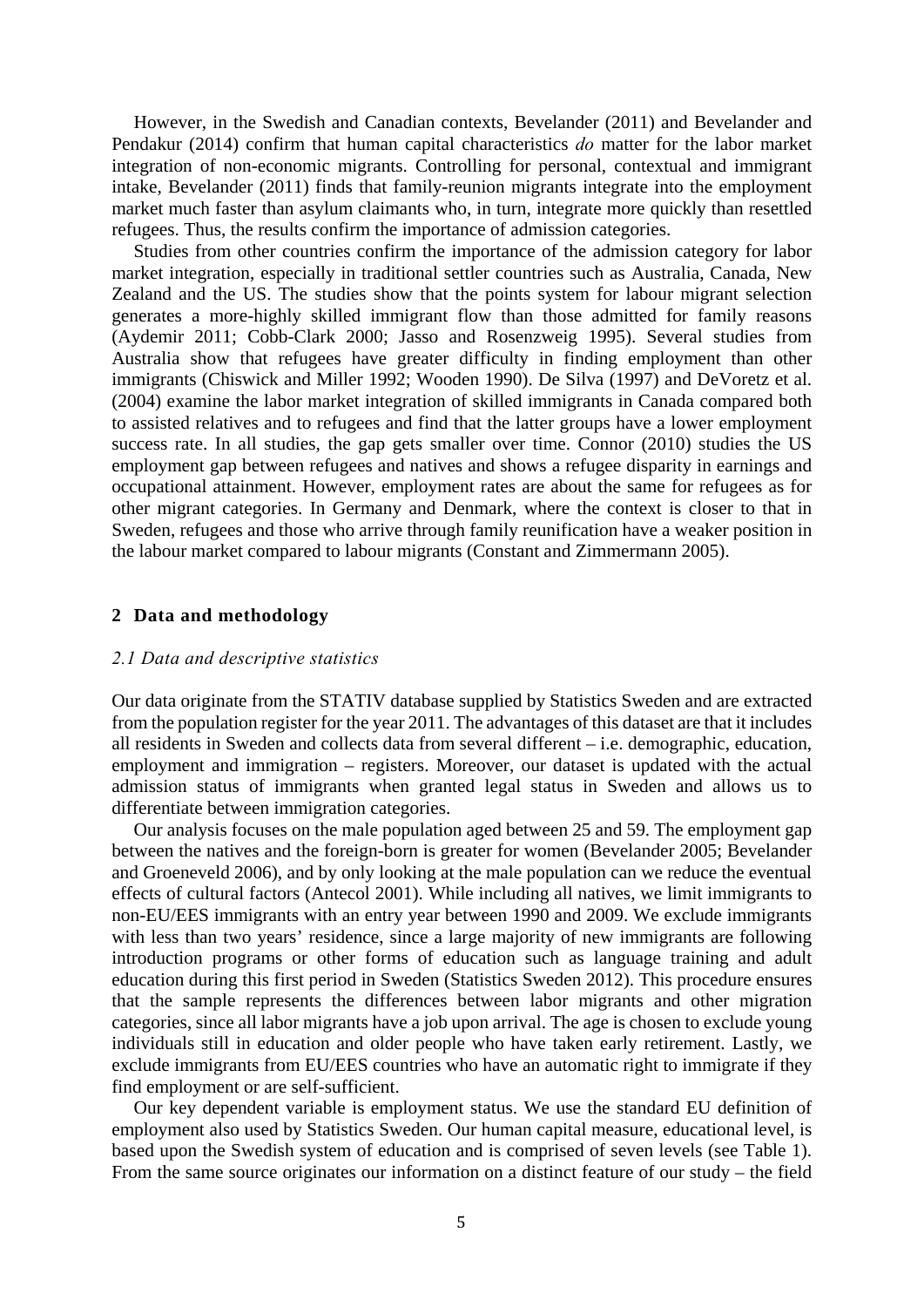of education. This measure captures nine different fields and an "unknown" category (again, see Table 1). By definition the lower education levels are classified as 'general education'. Being the key advantage of the STATIV dataset used in this analysis, the classification includes immigrant arrival categories, i.e. admission status for all immigrants. We distinguish immigrants into three categories: labor migrants, family reunion migrants and refugees. Further information on the individual is summarized by the variables age, marital status, number of children and whether the individual lives in a county with larger urban agglomeration such as Stockholm, Gothenburg or Malmö, or elsewhere Sweden, as well as their area of origin (9) including Sweden. Finally we have variables for the average age at arrival and years since immigration.

We omit individuals with missing information on dependent or independent variables. Ultimately our sample consists of 1,699,060 natives and 117,049 immigrants. Table 1 displays the sample characteristics of male Swedish natives (2) and immigrants (3). The latter we break down according to our information on immigrant intake category (4–6). At the same time the reported sample characteristics also summarize our set of dependent and independent variables. Column 2 shows that the large majority (72 %) of our immigrants entered Sweden via the humanitarian intake category. Another 25 % entered the country in the family intake category. Hence, only 3 % arrived as labor immigrants. Consequently, the distribution of immigrants in Sweden is far from even. Almost 90 % of all Swedish males in our sample are employed. Among the group of immigrants, the highest employment rate is found for the labor intake category (83 %). However, only slightly more than 60 % of family and humanitarian immigrants are employed. Hence, not accounting for intake category could mask a great deal of immigrant employment heterogeneity.

Classic human-capital theory would expect groups with lesser human capital to have a lower employment rate. Hence, the differences between categories could be driven by differences in human capital rather than just their membership and correlated unobservables. Half of all natives have some secondary education, whereas 34 % have continued to higher education. A sizable 83 % of all labor immigrants have pursued their education beyond upper-secondary level. This makes them, on average, more skilled than their native counterparts. Roughly the same relative share of natives, humanitarian and family immigrants have received a higher education. However, in contrast to natives, a larger share of them has lower, as opposed to medium, educational attainment.

The stream of education followed by natives is mostly technical (42 %), general (19 %) or has a social science background (14 %). In general, while this hierarchy holds for family and humanitarian immigrants, its overall share is smaller in these groups. General education is far more prevalent for the latter categories. This can be explained by the mechanical link between low and general levels of education. In line with this argument, the large share of high-skilled individuals among labor immigrants comes with the largest share of specialization, especially in the natural sciences.

According to socio-economic factors, the immigrants in our sample are younger, are more likely to cohabit and have more children than their native counterparts.<sup>1</sup> While roughly half of all Swedish natives are single, the same holds true for only about a quarter of humanitarian and family immigrants. In contrast to the remaining intake groups, labor immigrants are the most likely to be single and have substantially fewer children. A distinct feature of humanitarian immigrants is that they are comparably less clustered in the three big urban counties of Sweden.

 

<sup>&</sup>lt;sup>1</sup> In cross-sections, each age is equal to a different birth cohort. In addition, age today is a sum of age at immigration and years since immigration. Rather than assuming similar qualities in the different cohorts, when talking about age we mean the joint effect of cohort and age.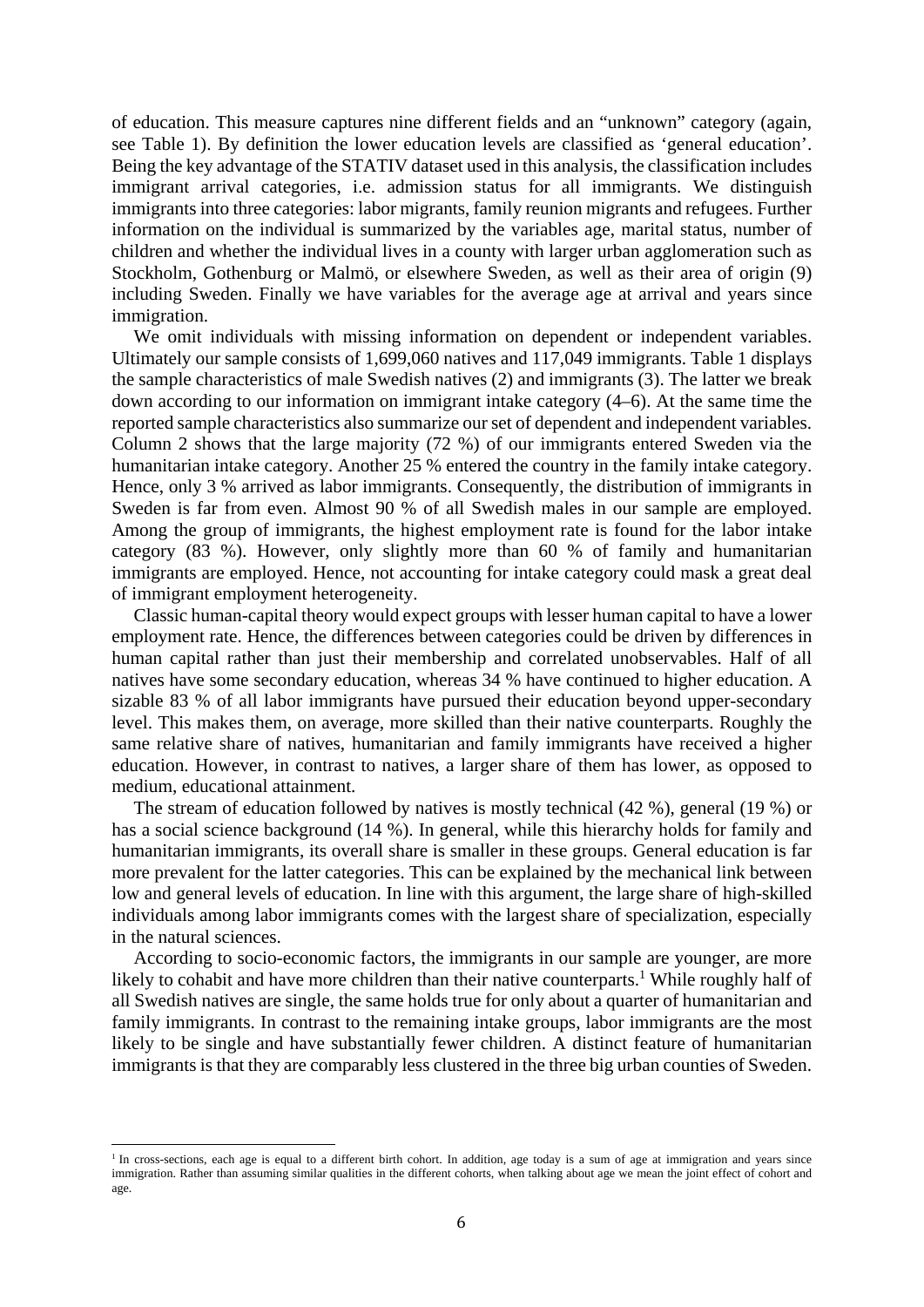|                            | Native    | Immigrant | Immigrant | Immigrant | Immigrant      |
|----------------------------|-----------|-----------|-----------|-----------|----------------|
|                            |           |           | (labor)   | (family)  | (humanitarian) |
| Employment                 |           |           |           |           |                |
| Employed                   | 0.88      | 0.63      | 0.81      | 0.64      | 0.62           |
| Education                  |           |           |           |           | 0.16           |
| Pre-secondary <9           | 0.01      | 0.14      | 0.04      | 0.12      |                |
| Pre-secondary 9            | 0.12      | 0.11      | 0.03      | 0.13      | 0.10           |
| Secondary $<$ 3            | 0.29      | 0.21      | 0.06      | 0.21      | 0.21           |
| Secondary 3                | 0.23      | 0.18      | 0.04      | 0.17      | 0.19           |
| Post-secondary <3          | 0.15      | 0.15      | 0.19      | 0.16      | 0.15           |
| Post-secondary $>=$ 3      | 0.19      | 0.20      | 0.48      | 0.20      | 0.18           |
| Scientific                 | 0.01      | 0.01      | 0.16      | 0.02      | 0.01           |
| <b>Education</b> type      |           |           |           |           |                |
| General                    | 0.19      | 0.36      | 0.10      | 0.36      | 0.37           |
| Pedagogics                 | 0.03      | 0.03      | 0.02      | 0.02      | 0.03           |
| Humanities                 | 0.04      | 0.04      | 0.04      | 0.05      | 0.03           |
| Social sciences            | 0.14      | 0.10      | 0.11      | 0.11      | 0.10           |
| Natural sciences           | 0.03      | 0.05      | 0.20      | 0.06      | 0.04           |
| Technical                  | 0.42      | 0.24      | 0.37      | 0.21      | 0.24           |
| Agriculture                | 0.03      | 0.01      | 0.01      | 0.01      | 0.01           |
| Health                     | 0.04      | 0.05      | 0.06      | 0.05      | 0.05           |
| Services                   | 0.06      | 0.04      | 0.02      | 0.04      | 0.04           |
| Unknown                    | 0.02      | 0.08      | 0.07      | 0.08      | 0.08           |
| Demographics               |           |           |           |           |                |
| Age                        | 42.26     | 40.16     | 35.54     | 38.67     | 40.85          |
| Couple                     | 0.39      | 0.61      | 0.51      | 0.55      | 0.63           |
| Single                     | 0.51      | 0.24      | 0.43      | 0.27      | 0.23           |
| Divorced                   | 0.09      | 0.14      | 0.06      | 0.18      | 0.13           |
| Widowed                    | 0.00      | 0.00      | 0.00      | 0.00      | 0.00           |
| Children                   | 0.96      | 1.33      | 0.50      | 1.20      | 1.40           |
| County                     |           |           |           |           |                |
| Stockholm                  | 0.21      | 0.29      | 0.48      | 0.39      | 0.25           |
| Gothenburg                 | 0.17      | 0.18      | 0.16      | 0.17      | 0.19           |
| Skane                      | 0.12      | 0.16      | 0.10      | 0.15      | 0.17           |
| Immigration                |           |           |           |           |                |
| Years since immigration    |           | 11.94     | 5.71      | 12.00     | 12.15          |
| Age at immigration         |           | 28.22     | 29.83     | 26.66     | 28.70          |
| <b>Rest of Europe</b>      |           | 0.32      | 0.16      | 0.24      | 0.35           |
| Africa                     |           | 0.14      | 0.09      | 0.21      | 0.12           |
| North America              |           | 0.02      | 0.06      | 0.07      | 0.01           |
| South America              |           | 0.03      | 0.03      | 0.07      | 0.02           |
| Asia                       |           | 0.09      | 0.48      | 0.12      | 0.07           |
| Oceania                    |           | 0.01      | 0.02      | 0.02      | 0.00           |
| Soviet Union               |           | 0.00      | 0.01      | 0.00      | 0.00           |
| Middle East                |           | 0.38      | 0.14      | 0.27      | 0.43           |
| Labor                      |           | 0.03      |           |           |                |
| Family                     |           | 0.25      |           |           |                |
| Humanitarian               |           | 0.72      |           |           |                |
| <i><b>Observations</b></i> | 1,699,060 | 117,049   | 3,247     | 29,193    | 84,609         |

#### **Table 1 Mean characteristics**

*Note*: All variables except the number of children, age, years since immigration and age at immigration are mean dummy variables and can be interpreted as percentages. The remaining variables are traditional level means.

Finally, we compare immigrant-specific sample characteristics. On average, our group of immigrants entered the country about 12 years ago at the age of 28. However, compared to humanitarian and family immigrants, labor immigrants arrived more recently and, hence,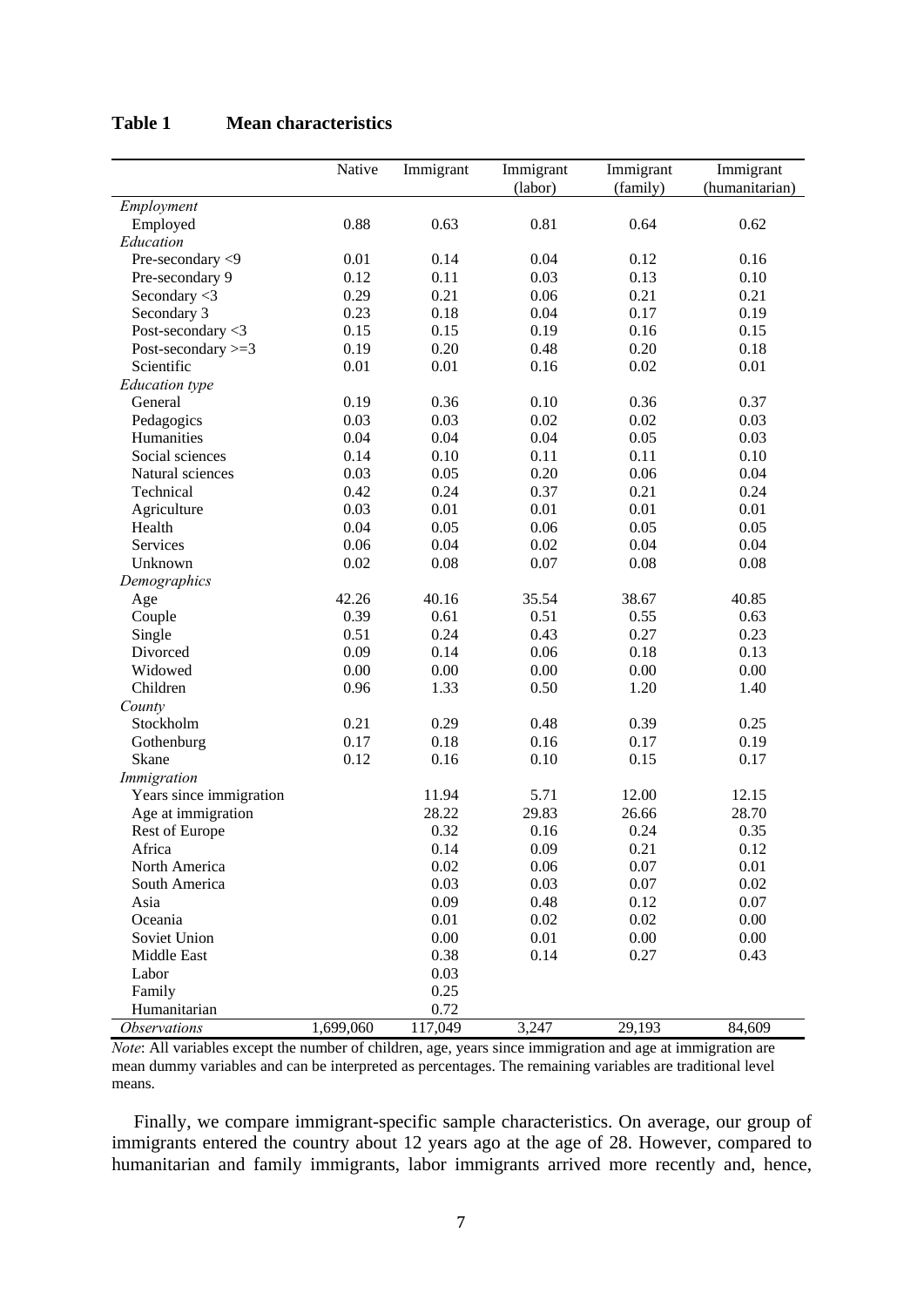acquired only half of the other immigrants' experience in Sweden. Moreover, they arrived at a slightly older age than their intake-category counterparts. Here, it is worth noting that labor immigrants *per se* do not arrive in childhood or adolescence. More than two-thirds of our immigrant sample are from the Middle East (38 %) and the Rest of Europe (32 %), excluding Northern European countries and the EU 27. The bulk of the remaining immigrants originated in Africa or Asia (23 %). In contrast to humanitarian immigrants, individuals in the family intake category are more often from Africa, Asia and the Americas (47 %). Hence, family immigrants show the widest source-country dispersion. Asian origin, excluding the Middle East, is particularly common for labor immigrants.

Our descriptive analysis documents immigrant–native differences according to employment, human capital and other socio-economic factors. Moreover, these characteristics are far from uniform across the different intake categories. In fact, ignoring intake category information masks the underlying employment heterogeneity. While, as expected, the related human capital is lower for the less-integrated immigrant groups, labor immigrants also differ markedly according to socio-economic variables like marital status. Moreover, all intake categories seem to have a distinct set of immigrant-specific characteristics, like source region or years since immigration.

#### *2.2 Methodology: determinants of employment and employment gap decomposition*

Our descriptive analysis indicates different employment gaps for the various intake categories. As expected, these groups differ in terms of human capital. However, considerable heterogeneity in socio-economics and immigrant-specific characteristics make our interest groups hard to compare and bias the assessment of human capital and category importance for employment.

As a consequence, we turn to a multivariate non-linear probit framework. The employment status of individual *i*,  $E_{i,g}$  is a function of the human capital matrix,  $Educ_{i,g}$  including vectors for education level and type. Moroever employment is related to socio-economic and regional controls,  $Dem_{i,q}$  and  $Reg_{i,q}$ . Coefficients,  $\beta_g$ , capture the corresponding estimated coefficients and, hence, the estimated relationship with employment status.  $\varepsilon_{i,q}$  is the individual group-specific heteroscedasticity-consistent error term. The non-linear relationship is modelled via the cumulative standard normal distribution *Φ*. We run five regressions, one for each group g: natives, immigrants and their intake categories.

$$
Pr(E_{i,g} = 1 | X = x) = \Phi(\beta_{0,g} + \beta_{Dem,g} Dem_{i,g} + \beta_{Reg,g} Reg_{i,g} + \beta_{Educ,g} Educ_{i,g} + \varepsilon_{i,g})
$$

For each group, estimated coefficient matrix  $\beta_{Educ, g}$  captures the *ceteris paribus* association between human capital and employment status. Running separate regressions allows us to compare employment returns per population group.

As a next step, we pool natives with immigrants, extend our independent variables by an immigrant indicator and estimate the respective coefficient. This estimate can be interpreted as the category-specific immigrant–native gap. In particular, we obtain the raw gap by only including the immigrant indicator and learn about gap drivers via sequentially adding independent variables. For instance, if the estimated gap decreases after the inclusion of human capital indicators, part of the gap is explained by differences in human capital. In order to get more-qualified evidence in favor of intake categories, we replace the immigrant indicator by more-informative intake category indicators. If the pattern of our descriptive results is robust to the inclusion of controls, the effect of categories is not just the result of observable group differences.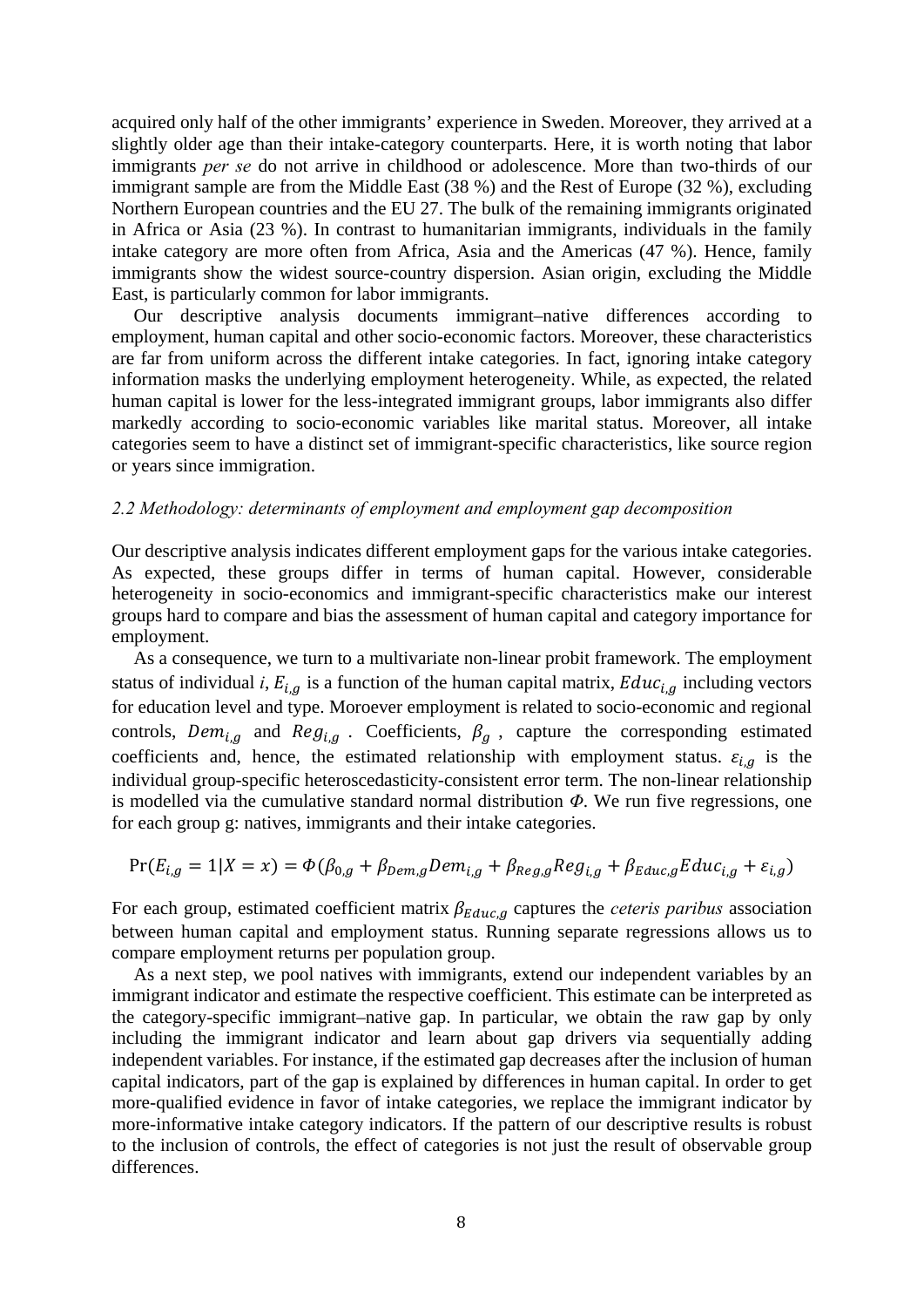However, while a pooled regression accounts for group differences, it also assumes that group returns are uniform. Consequently, it does not account for the possibility that immigrants experience, for example, a different return on education than Swedish natives. In order to account for this possibility, we conduct a generalized non-linear two-way Blinder-Oaxaca decomposition analysis, as suggested by Yun (2004). Crucial to our analysis, it allows us to calculate the gap contribution of human capital differences in characteristics and returns.

Our average group employment difference between  $\overline{E_{img}}$  and  $\overline{E_{nat}}$  can be decomposed into endowment effects  $\Delta X$  and coefficient effect  $\Delta \beta$ . Endowment effects are based on observable differences in characteristics. Hence, they are called the 'explained gap', whereas coefficient effects are also called the 'unexplained gap'. The decomposition makes use of the characteristics  $X_{img}$  and  $X_{nat}$  and estimated coefficients  $\beta_{img}$  and  $\beta_{nat}$  from our groupspecific regressions.

$$
\overline{E_{nat}} - \overline{E_{img}} = \Delta X + \Delta \beta
$$

$$
\Delta X = [\Phi(X_{nat} \beta_{nat}) - \Phi(X_{img} \beta_{nat})]
$$

$$
\Delta \beta = [\Phi(X_{img} \beta_{nat}) - \Phi(X_{img} \beta_{img})]
$$

As mentioned earlier, we are able to calculate the contribution of any variable for each gap.<sup>2</sup> Finally, we follow Jann (2008) and include a group dummy in our pooled regression to obtain non-discriminatory coefficients and avoid over- or undervaluation of one of the two groups. As the choice of omitted categories affects the detailed decomposition results (Oaxaca and Ransom 1999), we follow the suggestion of Yun (2005) and run a regression for each possible benchmark category and average the resulting estimated coefficients. This framework can be reached via normalizing. The estimated contributions to the unexplained gap can be interpreted as deviation from the grand mean.

#### **3 Results: multivariate regression**

 

Table 2 displays the estimated average marginal effects of human capital on the employment likelihood for each population group. Controlling for socio-economic and regional differences, human capital significantly influences the employment likelihood. Higher educational attainment has a positive and significant effect for natives and overall immigrants. Having a three-year secondary-school qualification instead of less than nine years of education increases the likelihood of being employed by 17 percentage points for natives and 22 percentage points for all immigrants. For humanitarian immigrants and, to a much smaller extent, for family reunion migrants, employment returns on increasing educational attainment up to secondary level are greater. However, the return on increasing educational attainment to a post-secondary level is greater for natives, especially compared to family immigrants. Labor immigrants show insignificant returns on increasing educational attainment. There are two reasons for this finding: roughly 73 % of labor immigrants have a qualification higher than secondary level, so that there are only few individuals in the lower categories. Second, when conducting a bivariate analysis between employment rates and educational attainment, the educational gradient is somewhat flat (see Table 7 in the Appendix). For instance, for labor immigrants, fewer than nine years of education and research education both show an employment rate of 80 %. In contrast, humanitarian and family immigrants show a substantially more-pronounced education gradient.

<sup>&</sup>lt;sup>2</sup> The contribution is based on weighing each gap. Therefore all contributions sum to 1. For details on the calculation of weights, see Yun (2004).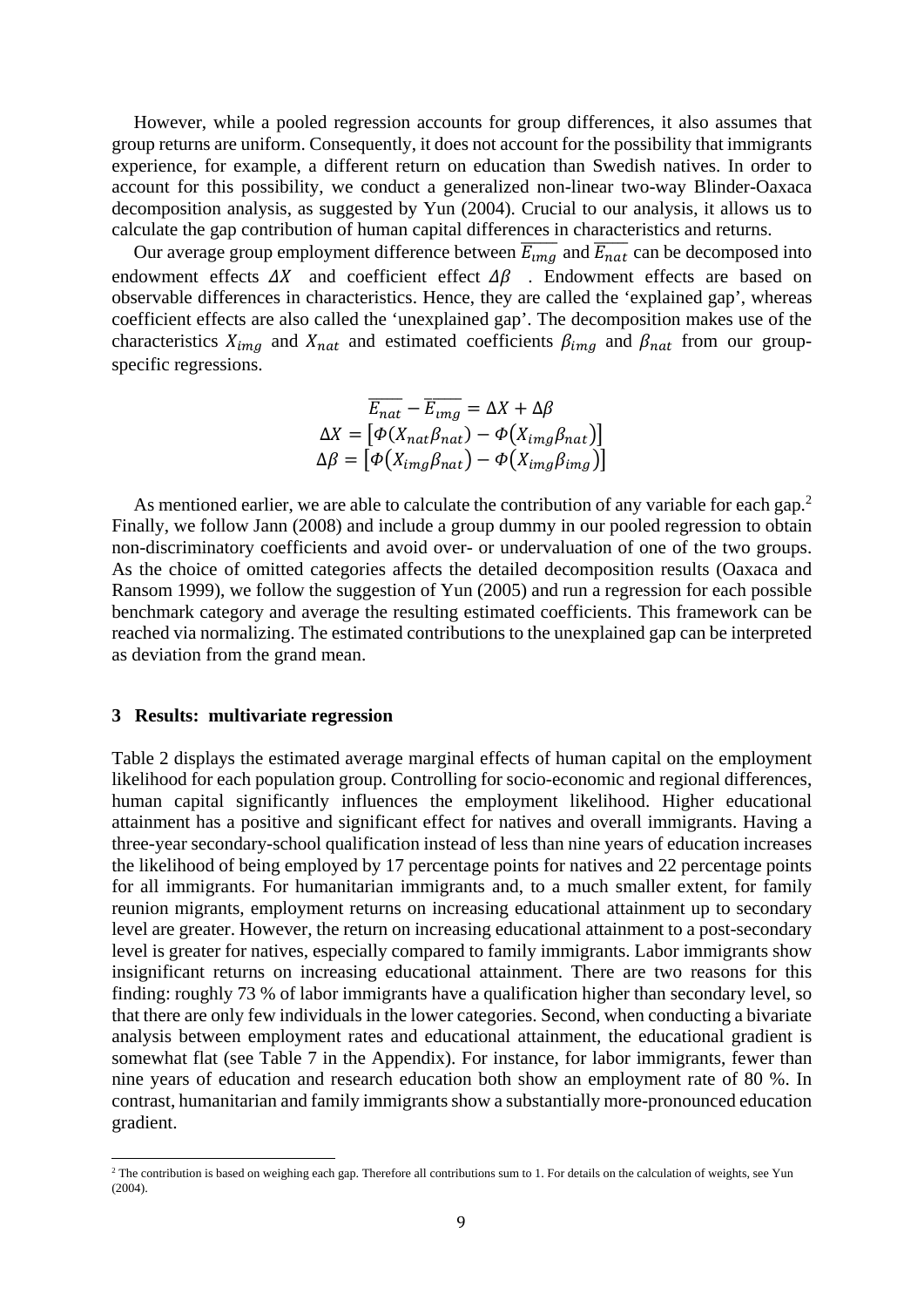Changing education fields from general to technical or agricultural increases the likelihood of being employed by 5 and 6 percentage points, respectively. For humanitarian and family immigrants, having a health or technical education increases the likelihood by up to 17 percentage points. In general all specializations except the humanities result in a positive effect on employment. This makes intuitive sense, as specialization is by definition strongly correlated with higher educational attainment. For labor immigrants, the only educational field that comes close to guaranteeing a significant increase in employment likelihood is technical education. Again, the same argument of a flat education-field gradient applies. It is worth stressing that these flat gradients should not be interpreted as the non-transferability of human capital.

|                       | Native                | Immigrant             | Immigrant   | Immigrant    | Immigrant             |
|-----------------------|-----------------------|-----------------------|-------------|--------------|-----------------------|
|                       |                       |                       | (labor)     | (family)     | (humanitarian)        |
| Education             |                       |                       |             |              |                       |
| Pre-secondary 9       | $0.09^{\ast\ast\ast}$ | $0.09***$             | $-0.07$     | $0.08***$    | $0.09***$             |
|                       | (0.00)                | (0.01)                | (0.05)      | (0.01)       | (0.01)                |
| Secondary <3          | $0.11***$             | $0.15***$             | $-0.06$     | $0.12***$    | $0.16***$             |
|                       | (0.00)                | (0.01)                | (0.05)      | (0.01)       | (0.01)                |
| Secondary 3           | $0.17***$             | $0.22***$             | $-0.06$     | $0.18***$    | $0.23***$             |
|                       | (0.00)                | (0.01)                | (0.05)      | (0.01)       | (0.01)                |
| Post-secondary $<$ 3  | $0.15***$             | $0.11***$             | 0.01        | $0.09***$    | $0.11***$             |
|                       | (0.00)                | (0.01)                | (0.05)      | (0.02)       | (0.01)                |
| Post-secondary $>=$ 3 | $0.18***$             | $0.17***$             | $-0.02$     | $0.15***$    | $0.17***$             |
|                       | (0.00)                | (0.01)                | (0.05)      | (0.01)       | (0.01)                |
| Scientific            | $0.19***$             | $0.21***$             | $-0.04$     | $0.17***$    | $0.18***$             |
|                       | (0.00)                | (0.01)                | (0.06)      | (0.02)       | (0.02)                |
| Type                  |                       |                       |             |              |                       |
| Pedagogics            | $0.04^{\ast\ast\ast}$ | $0.06^{\ast\ast\ast}$ | 0.00        | $0.06***$    | $0.07^{\ast\ast\ast}$ |
|                       | (0.00)                | (0.01)                | (0.08)      | (0.02)       | (0.01)                |
| Humanities            | $-0.04***$            | $-0.03**$             | 0.03        | $-0.00$      | $-0.04***$            |
|                       | (0.00)                | (0.01)                | (0.06)      | (0.02)       | (0.01)                |
| Social sciences       | $0.01***$             | $0.04***$             | $-0.03$     | $0.03*$      | $0.05***$             |
|                       | (0.00)                | (0.01)                | (0.05)      | (0.01)       | (0.01)                |
| Natural sciences      | $-0.00$               | $0.05***$             | 0.03        | $0.05***$    | $0.04***$             |
|                       | (0.00)                | (0.01)                | (0.05)      | (0.02)       | (0.01)                |
| Technical             | $0.05***$             | $0.10***$             | 0.09        | $0.09***$    | $0.10***$             |
|                       | (0.00)                | (0.01)                | (0.05)      | (0.01)       | (0.01)                |
| Agriculture           | $0.06***$             | $0.06***$             | 0.05        | $0.07**$     | $0.07***$             |
|                       | (0.00)                | (0.01)                | (0.08)      | (0.03)       | (0.02)                |
| Health                | $0.02***$             | $0.14***$             | $-0.04$     | $0.09***$    | $0.17***$             |
|                       | (0.00)                | (0.01)                | (0.06)      | (0.02)       | (0.01)                |
| Services              | $0.04***$             | $0.07***$             | $-0.05$     | $0.06***$    | $0.07***$             |
|                       | (0.00)                | (0.01)                | (0.07)      | (0.02)       | (0.01)                |
| Unknown               | $0.01***$             | $0.04***$             | $-0.06$     | 0.01         | $0.05***$             |
|                       | (0.00)                | (0.01)                | (0.05)      | (0.01)       | (0.01)                |
| Controls              | Yes                   | Yes                   | Yes         | Yes          | Yes                   |
| $\overline{N}$        | 1,699,060             | 117,049               | 3,247       | 29,193       | 84,609                |
| Pseudo $R^2$          | 0.094                 | 0.050                 | 0.068       | 0.047        | 0.054                 |
| Log-Lik.              | $-557,372.61$         | $-73,414.58$          | $-1,480.64$ | $-18,192.87$ | $-53,324.91$          |
| Chi <sub>2</sub>      | 93,367.48             | 7,504.29              | 200.60      | 1,694.84     | 5,830.17              |

#### **Table 2 Probabilty model of employment**

*Notes*: Robust standard errors in parentheses;  $p < 0.05$ ,  $\binom{p}{p} < 0.01$ ,  $\binom{p}{p} < 0.001$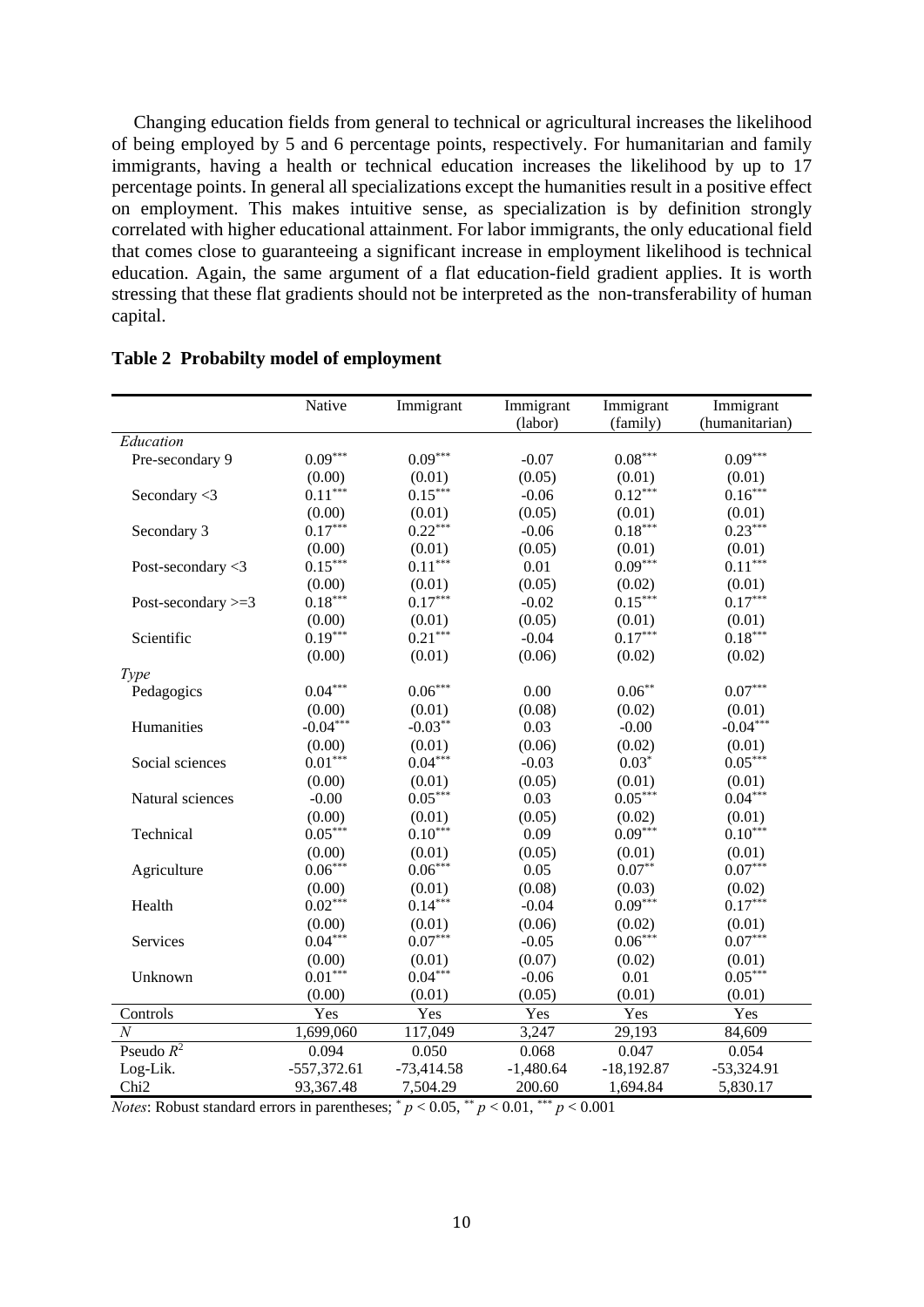Our estimated controls for the above analysis are listed in Appendix Table 6. Again, there are differences in returns across our estimations. Among others, being in the oldest age group – between 50 and 59 years old – has a strong negative effect on all immigrant groups, while for natives it increases their likelihood of being employed. The effects of being single, the number of children and living in any county other than Stockholm have uniform signs but different amplitudes for native and immigrant populations. For instance, being single has a larger association with natives, whereas living outside the county of Stockholm lowers the employment likelihood of humanitarian and family immigrants in particular.

#### *3.1 Result: pooled multivariate regression*

Column 1 of Table 3 shows our raw 'uncontrolled' immigrant–native employment gap from the pooled sample. In column 2 we replace this indicator by a more informative intake category indicator. After that we sequentially extend our immigrant indicator by a set of controls and, more prominently, human capital characteristics. In line with our descriptive results, the breakdown into intake categories indicates that an aggregate group substantially underestimates employment heterogeneity. Each category is a significant predictor of labor market participation. For all gaps, especially for family and humanitarian immigrants, controlling for socio-demographic and regional differences increases the employment gap. Consequently, these immigrant characteristics actually decrease the gap. However they increase the model fit. Adding educational attainment and type in columns 4 and 5 decreases the differential for all but labor immigrant–native, where the gap increases slightly. All regressions have in common that, after accounting for educational attainment, educational type contributes very little to the gap. For labor immigrants, none of the considered factors seem to contribute to the resulting gap. Here different unobserved factors seem to be at play. Finally, after the inclusion of all controls and human capital covariates, differences by intake categories remain substantial.

|                         |                        | All            |                |               |               |
|-------------------------|------------------------|----------------|----------------|---------------|---------------|
| All immigrants          | $-0.26$ <sup>***</sup> |                |                |               |               |
|                         | (0.00)                 |                |                |               |               |
| Labor immigrants        |                        | $-0.07***$     | $-0.09***$     | $-0.10***$    | $-0.10***$    |
|                         |                        | (0.01)         | (0.01)         | (0.01)        | (0.01)        |
| Family immigrants       |                        | $-0.24***$     | $-0.29***$     | $-0.26***$    | $-0.24***$    |
|                         |                        | (0.00)         | (0.00)         | (0.00)        | (0.00)        |
| Humanitarian immigrants |                        | $-0.27***$     | $-0.34***$     | $-0.30***$    | $-0.29***$    |
|                         |                        | (0.00)         | (0.00)         | (0.00)        | (0.00)        |
| $\overline{N}$          | 1,816,109              | 1,816,109      | 1,816,109      | 1,816,109     | 1,816,109     |
| Pseudo $R^2$            | 0.032                  | 0.033          | 0.086          | 0.106         | 0.112         |
| Log-Lik.                | $-692,343.36$          | $-692,061.20$  | $-653,954.18$  | $-639,206.09$ | $-634,990.51$ |
| Ch <sub>i</sub> 2       | 47,989.48              | 48,539.85      | 112,926.44     | 132,655.49    | 139,294.19    |
|                         |                        | Controls       |                |               |               |
| Category                | No.                    | Yes            | Yes            | Yes           | Yes           |
| Demographic             | No                     | N <sub>0</sub> | Yes            | Yes           | <b>Yes</b>    |
| Education               | N <sub>0</sub>         | N <sub>0</sub> | N <sub>0</sub> | Yes           | Yes           |
| <b>Educucation type</b> | N <sub>0</sub>         | N <sub>0</sub> | N <sub>0</sub> | No            | Yes           |

#### **Table 3 Probabilty model of employment – pooled**

*Notes*: Robust standard errors in parentheses;  $p < 0.05$ ,  $\binom{**}{p} < 0.01$ ,  $\binom{***}{p} < 0.001$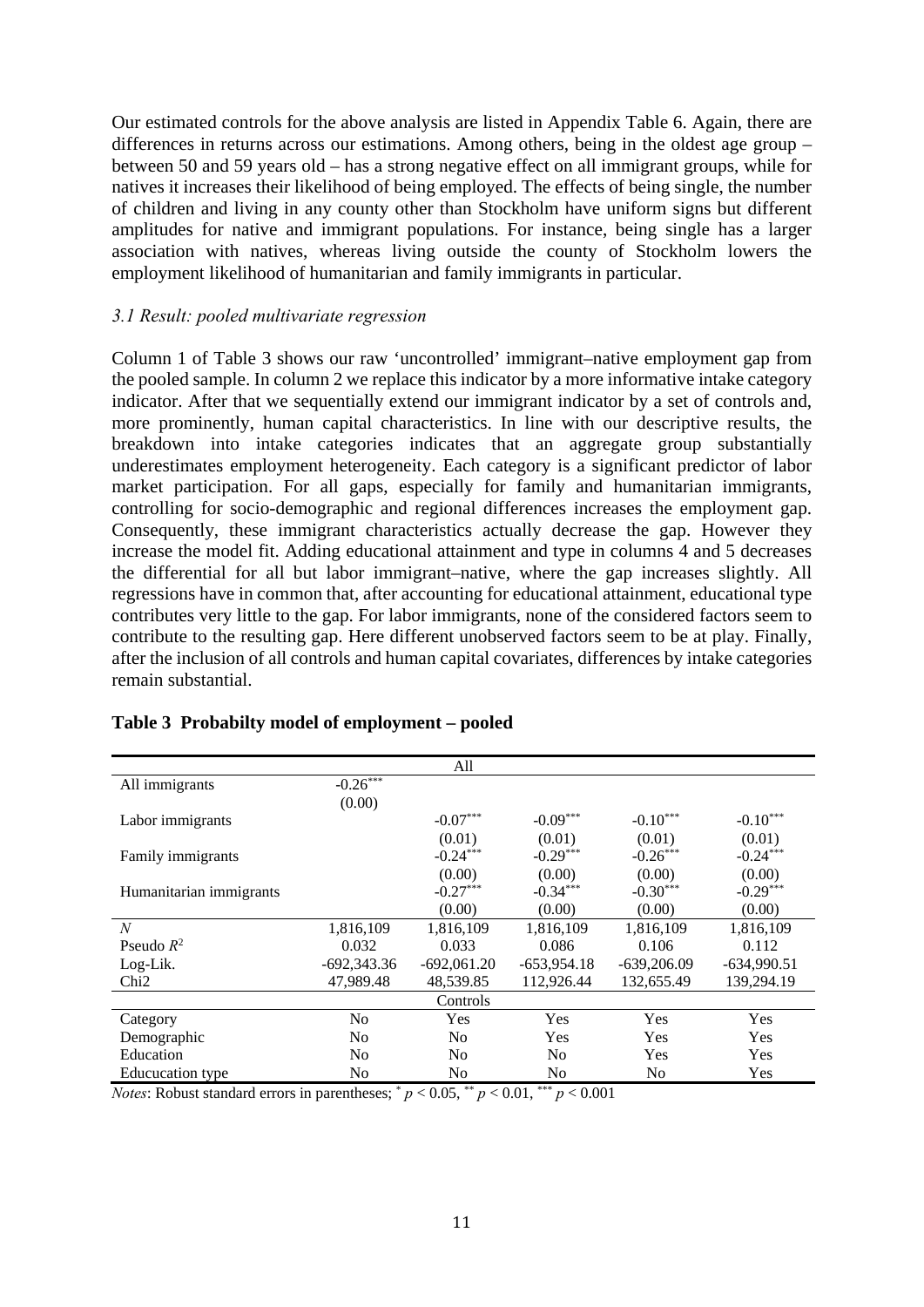#### *3.2 Results: non-linear decomposition analysis*

The predictive power of intake categories are based on the assumption that returns on characteristics are identical for all groups (Abdulloev et al. 2014). However, this assumption seems to be at odds with origin-specific returns on human capital (Friedberg 2000). In order to allow group-specific returns on characteristics, we run a decomposition analysis for each immigrant–native employment gap. Following decomposition logic, a large unexplained employment gap between any immigrant group and the native group indicates that the underlying gap is not driven by differences in observed characteristics but by either different returns or sheer group membership size (be it of immigrants or natives).

Table 4 lists the results of our gap decompositions. Each column refers to a different employment gap. The first panel includes information on the employment gap and its decomposition into explained and unexplained components. Here, we recall that the explained part captures differences in observed characteristics, while the unexplained part is the difference due to unequal returns on characteristics and intercepts. The second and third panel break down each component into individual contributions of educational attainment, educational type and the remaining control variables.

|                       | Immigrant-                  | Labor immigrant-      | Family immigrant-     | Humanitarian           |
|-----------------------|-----------------------------|-----------------------|-----------------------|------------------------|
|                       | Native                      | Native                | Native                | immigrant-Native       |
| Panel 1 Overall       |                             |                       |                       |                        |
| Native                | $0.88***$                   | $0.88^{\ast\ast\ast}$ | $0.88^{\ast\ast\ast}$ | $0.88^{\ast\ast\ast}$  |
|                       | (0.00)                      | (0.00)                | (0.00)                | (0.00)                 |
| Immigrant             | $0.63***$                   | $0.81***$             | $0.64***$             | $0.62***$              |
|                       | (0.00)                      | (0.01)                | (0.00)                | (0.00)                 |
| Difference            | $0.26***$                   | $0.07***$             | $0.24***$             | $0.27***$              |
|                       | (0.00)                      | (0.01)                | (0.00)                | (0.00)                 |
| Explained             | $-0.00**$                   | $-0.01***$            | $0.01^{\ast\ast\ast}$ | $-0.00***$             |
|                       | (0.00)                      | (0.00)                | (0.00)                | (0.00)                 |
| Unexplained           | $0.26***$                   | $0.08***$             | $0.24***$             | $0.27***$              |
|                       | (0.00)                      | (0.01)                | (0.00)                | (0.00)                 |
| Panel 2 Explained     |                             |                       |                       |                        |
| Controls              | $\textbf{-0.01}^{\ast\ast}$ | $0.00***$             | $-0.38$               | $\textbf{-0.01}^{***}$ |
|                       | (0.00)                      | (0.00)                | (0.66)                | (0.00)                 |
| Education             | $0.00^{\ast\ast\ast}$       | $-0.01***$            | 0.18                  | $0.00^{\ast\ast\ast}$  |
|                       | (0.00)                      | (0.00)                | (0.31)                | (0.00)                 |
| <b>Education</b> type | $0.00***$                   | $0.00***$             | 0.21                  | $0.00^{\ast\ast\ast}$  |
|                       | (0.00)                      | (0.00)                | (0.35)                | (0.00)                 |
| Panel 3 Unexplained   |                             |                       |                       |                        |
| Controls              | $0.03^{\ast\ast\ast}$       | 0.01                  | 0.00                  | $0.04^{\ast\ast\ast}$  |
|                       | (0.00)                      | (0.02)                | (0.01)                | (0.01)                 |
| Education             | $-0.00*$                    | $0.02*$               | $-0.00$               | $-0.01***$             |
|                       | (0.00)                      | (0.01)                | (0.00)                | (0.00)                 |
| <b>Education</b> type | 0.00                        | $-0.02**$             | 0.00                  | 0.00                   |
|                       | (0.00)                      | (0.01)                | (0.00)                | (0.00)                 |
| Constant              | $0.23***$                   | $0.07**$              | $0.23***$             | $0.24***$              |
|                       | (0.01)                      | (0.03)                | (0.01)                | (0.01)                 |
| $\boldsymbol{N}$      | 1816109                     | 1702307               | 1728253               | 1783669                |

#### **Table 4 Non-linear decomposition analysis**

*Notes*: Robust standard errors in parentheses;  $p < 0.05$ ,  $\binom{**}{p} < 0.01$ ,  $\binom{***}{p} < 0.001$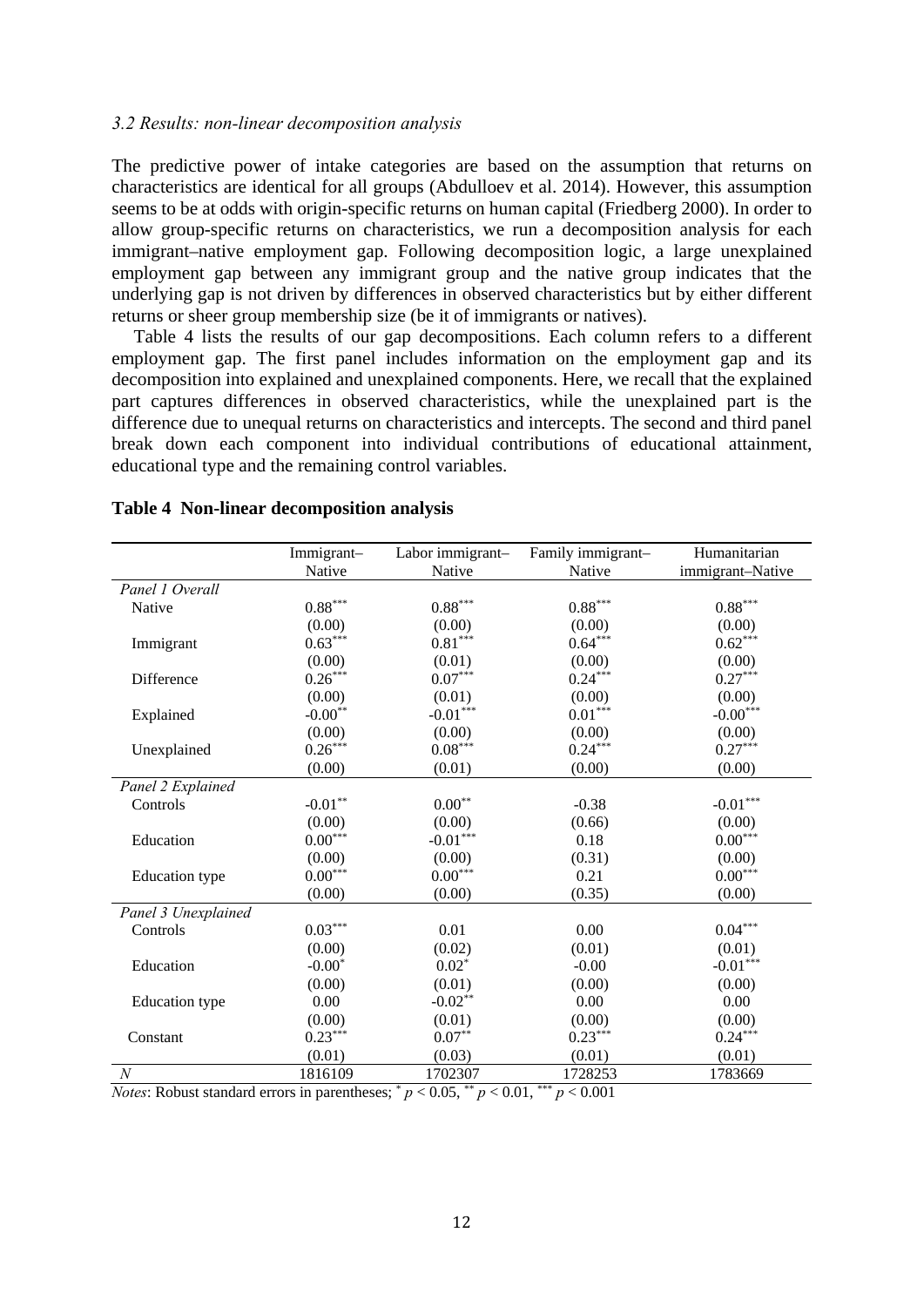First, the predicted employment gaps closely resemble our pooled regression estimates and, hence, underline the need to account for intake information. For each gap, a substantial share cannot be explained by differences in observable group characteristics, including human capital and socio-demographics. Instead, differential returns to characteristics (coefficients) and sheer group membership (intercept) seem to be the main gap contributors. Only for family immigrants do comparatively less-favorable group characteristics seem to explain a significant share of the employment gap (column 3). However, their contribution to the overall employment difference only amounts to 4 % (0.01/0.24). In fact, the characteristics of humanitarian and labor immigrants tend to narrow the employment gap with natives.

In order to understand which specific mean differences drive the explained gap, we turn to the detailed decomposition in Panel 2 of Table 4. Group differences in educational attainment and type increase the employment gap for family and humanitarian immigrants. Put differently, assimilation with the native distribution of educational attainment would decrease the underlying employment gaps. A closer look at the contribution of each level of educational attainment or type indicates a crucial role for the lower share of three-year secondary and technical education among immigrants (see Appendix Table 10). Instead, this seems to be offset by a higher share of pre-secondary educational attainment (<9 years) and unknown education type (Appendix Table 10). As labor immigrants have by far the largest share of educational attainment, with at least post-secondary education  $(>= 3)$ , differences with native educational characteristics do not drive but shrink the employment gap (-0.01). However, the economic magnitude for educational attainment and type is small and counteracted by regional and socio-demographic characteristics subsumed in the 'control' group. The larger share of married individuals and Stockholm-county residents, together with the greater number of children of family and humanitarian immigrants compared to natives, shrink the employment gap and offset human capital differences (Table 10). Also for labor immigrants the impact of socio-demographics reverses the trend. In particular, their younger average age and fewer children drives our gap of interest and offsets part of their more favorable human capital characteristics (Table 10). Altogether, by definition, these factors add up to the earliermentioned small net contribution of the differences in characteristics (explained gap).

Panel 3 displays the detailed decomposition of the unexplained gap and indicates which specific return differences drive or do not drive it. We find higher returns to educational attainment for humanitarian and family immigrants to shrink the employment gap (e.g. -0.01). Again, for labor immigrants the contribution is reversed. In fact, 25 % (0.02/0.08) of their unexplained employment gap can be attributed to lower returns to educational attainment. Here, it is noteworthy that this does not necessarily imply a limited transferability of human capital. As argued earlier, the results are probably driven by the relatively flat education– employment gradient. However, while the latter is offset by the similar gap-shrinking effect of education type, this pattern is not found for the remaining intake categories. Finally, particularly for the gap between natives and humanitarian immigrants, lower returns on sociodemographics seem to explain a fairly large share (0.04 of 0.27). Again the driving forces seem to be lower returns for being married and number of children (Appendix, Table 10). Overall, it is striking that the intercept, i.e. group membership, is the single largest gap contributor to the unexplained gap. It ranges from  $87.5 \%$   $(0.07/0.08)$  to 96 %  $(0.23/0.24)$ . This means that differences neither in characteristics nor in returns are the main gap drivers. Our results therefore underline the need to account for intake categories.

#### *3.3 Robustness checks*

Results from pooled regression and decomposition analysis suggest that the employment integration of immigrants varies depending on the underlying intake category. However, while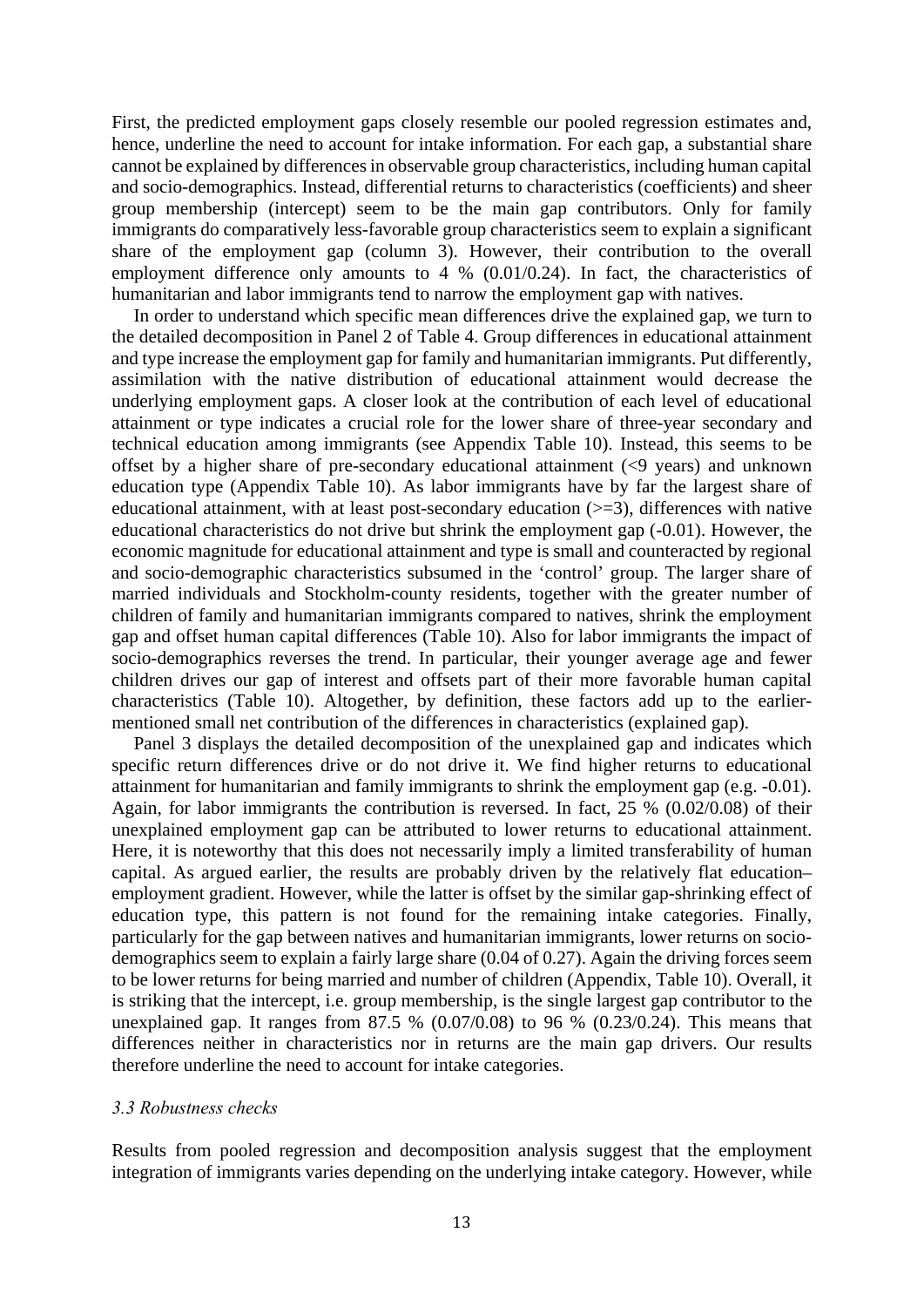we stress the need to account for immigrant heterogeneity according to intake category, our results could be driven by alternative omitted sources of heterogeneity. In the context of integration, one natural candidate is the source region of each individual. We rerun the decomposition analysis for the regions 'Rest of Europe', consisting of non-EU and non-Northern European countries, 'Africa', Asia without the Middle East (from now on 'Asia'), the 'Middle East' and, for completeness, the smallest groups of immigrants from the 'Rest of the World', including the Americas, Oceania and the former Soviet Union. The results are listed in the Appendix (Tables 11–14).

Overall, our benchmark results seem to be robust to source regions. While the employment gap level is highly region-specific,<sup>3</sup> they have in common that the large majority of the gap is unexplained. Moreover, human capital contributes very little to the explained and unexplained gaps. The greatest impact of differences in human capital is found for immigrants originating from Africa.

The pattern of large unexplained gaps also holds across different source regions for each separate intake category. Moreover the category hierarchy of gap sizes according to intake category is also robust to the source region, so that labor immigrants in particular have a considerably smaller employment gap. Finally, the limited contribution of human capital is also generally affirmed in subsamples of intake category and regional origin. However, there are larger contributions for immigrants from source regions with a pronounced employment gap, like family and humanitarian immigrants from Africa (35 and 25 %) and family immigrants from the Middle East (23 %).

Overall, our benchmark results are confirmed for a large number of regional subsamples. Hence, our results are not driven by unobserved heterogeneity related to source regions. Africa aside, human capital endowment and returns explain only a small share of employment differences for all intake categories. Again, the sheer group membership or intake classification, along with related unobservables, play an important role

#### *3.4 Country-specific human capital*

 

Another potential source of unobserved heterogeneity is related to age at migration. However, it does not only check for unobserved heterogeneity, but also allows us to test whether the role of human capital might change according to the different origins of human capital. By comparing immigrants of different ages at immigration we can artificially distinguish individuals with almost-certain Swedish human capital, education and language skills, and their counterparts who pursued most of their education abroad and have uncertain host-country language skills. In particular, we compare immigrants who arrived before the age of ten with their complement. Consequently, we would expect employment to be higher for the group of early-life migrants. Obviously this shifts our analysis from focusing on an immigrant–native gap to explaining different employment rates within each immigration group. As a positive side effect, our groups of early- and late-age immigrants are more homogenous and, hence, the omitted variable bias should be reduced substantially. In order to control for differences in experience, we include a measure for years since migration. Due to the early arrival age, we have to limit our analysis to family and humanitarian immigrants. Table 5 shows the results of this immigrant–immigrant decomposition. Again, each column refers to a different employment gap and Panel 1 displays the decomposition into an explained and an unexplained gap. In line with our benchmark decomposition in Table 4, Panels 2 and 3 deliver the detailed decomposition for the explained and unexplained gaps, respectively.

<sup>&</sup>lt;sup>3</sup> The employment rate of immigrants from the Middle East and Africa is 34 percentage points lower than for their native counterparts. However, for European immigrants the raw gap is only 14 percentage points.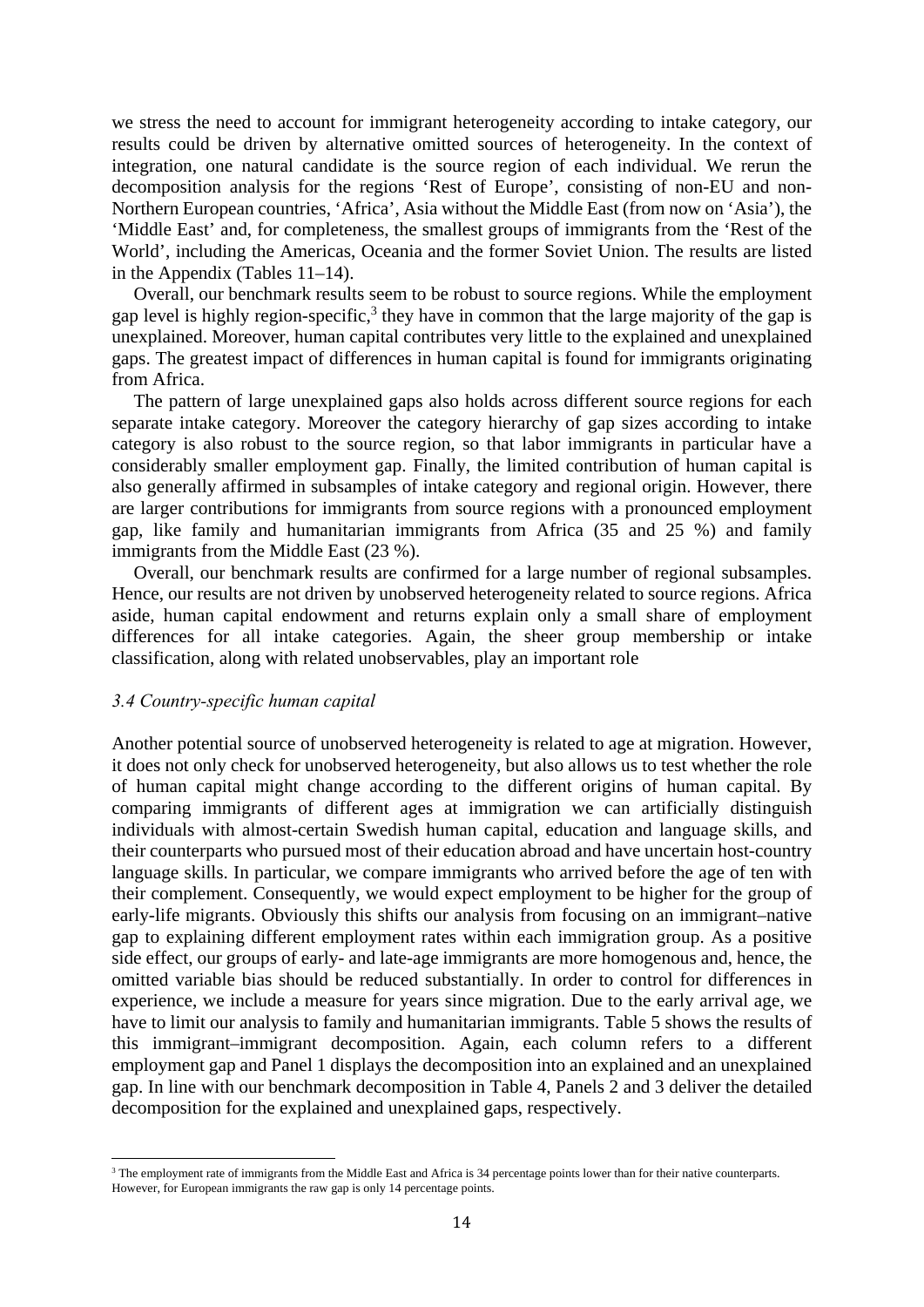|                                  | Immigrant  | Family     | Humanitarian |
|----------------------------------|------------|------------|--------------|
| Panel 1 Overall                  |            |            |              |
| Immigrant $\left(\leq=10\right)$ | $0.70***$  | $0.64***$  | $0.72***$    |
|                                  | (0.01)     | (0.01)     | (0.01)       |
| Immigrant $(>10)$                | $0.62***$  | $0.64***$  | $0.61***$    |
|                                  | (0.00)     | (0.00)     | (0.00)       |
| Difference                       | $0.08***$  | 0.00       | $0.12***$    |
|                                  | (0.01)     | (0.01)     | (0.01)       |
| Explained                        | $0.13***$  | $0.09***$  | $0.14***$    |
|                                  | (0.00)     | (0.01)     | (0.00)       |
| Unexplained                      | $-0.04***$ | $-0.09***$ | $-0.03***$   |
|                                  | (0.01)     | (0.01)     | (0.01)       |
| Panel 2 Explained                |            |            |              |
| Controls                         | $-0.03***$ | $-0.04***$ | $-0.03***$   |
|                                  | (0.00)     | (0.00)     | (0.00)       |
| Education                        | $0.02***$  | $0.02***$  | $0.02***$    |
|                                  | (0.00)     | (0.00)     | (0.00)       |
| <b>Education</b> type            | $0.01***$  | $0.01***$  | $0.01***$    |
|                                  | (0.00)     | (0.00)     | (0.00)       |
| Years since migration            | $0.10***$  | $0.12***$  | $0.10***$    |
|                                  | (0.00)     | (0.00)     | (0.00)       |
| Source                           | $0.02***$  | $-0.01***$ | $0.04***$    |
|                                  | (0.00)     | (0.00)     | (0.00)       |
| Panel 3 Unexplained              |            |            |              |
| Controls                         | $-0.05*$   | $-0.05$    | $-0.07$      |
|                                  | (0.02)     | (0.04)     | (0.04)       |
| Education                        | $0.04***$  | 0.02       | $0.06**$     |
|                                  | (0.01)     | (0.01)     | (0.02)       |
| <b>Education</b> type            | 0.02       | 0.00       | $0.03*$      |
|                                  | (0.01)     | (0.02)     | (0.02)       |
| Years since migration            | $-0.09$    | 0.14       | $-0.30$      |
|                                  | (0.12)     | (0.18)     | (0.22)       |
| Source                           | $0.09*$    | 0.04       | 0.05         |
|                                  | (0.04)     | (0.04)     | (0.03)       |
| Constant                         | $-0.05$    | $-0.24$    | 0.20         |
|                                  | (0.14)     | (0.19)     | (0.23)       |
| $\cal N$                         | 113,497    | 28,222     | 82,518       |

#### **Table 5 Non-linear decomposition: age at immigration <=10**

*Notes*: Robust standard errors in parentheses;  $p < 0.05$ ,  $\frac{p}{p} < 0.01$ ,  $\frac{p}{p} < 0.001$ 

As expected, Panel 1 reports a higher employment rate for early-life immigrants. In line with the theory, important drivers of the gap are not only their higher endowment but particularly their returns to human capital attainment. In column 1 of the second panel we find differences in educational attainment which explain roughly 25 % (0.02/0.08) of the respective employment gap and its related lower returns to amount to 50 % (0.04/0.08) of the raw gap. In particular, the latter result indicates that the lack of country-specific human capital could explain parts of the large employment gap across intake categories. Moreover, it explains the low impact of human capital characteristics and its return. It seems as if humanitarian and family immigrants at later ages have a lower educational attainment and a less-favorable specialization. Remarkably, both findings hold true even though we control for their difference in the number of years since migration. Interestingly, columns 2 and 3 indicate that most of the higher country-specific human capital returns stem from humanitarian immigrants, as the difference between young and old immigrants is not significant for family migrants.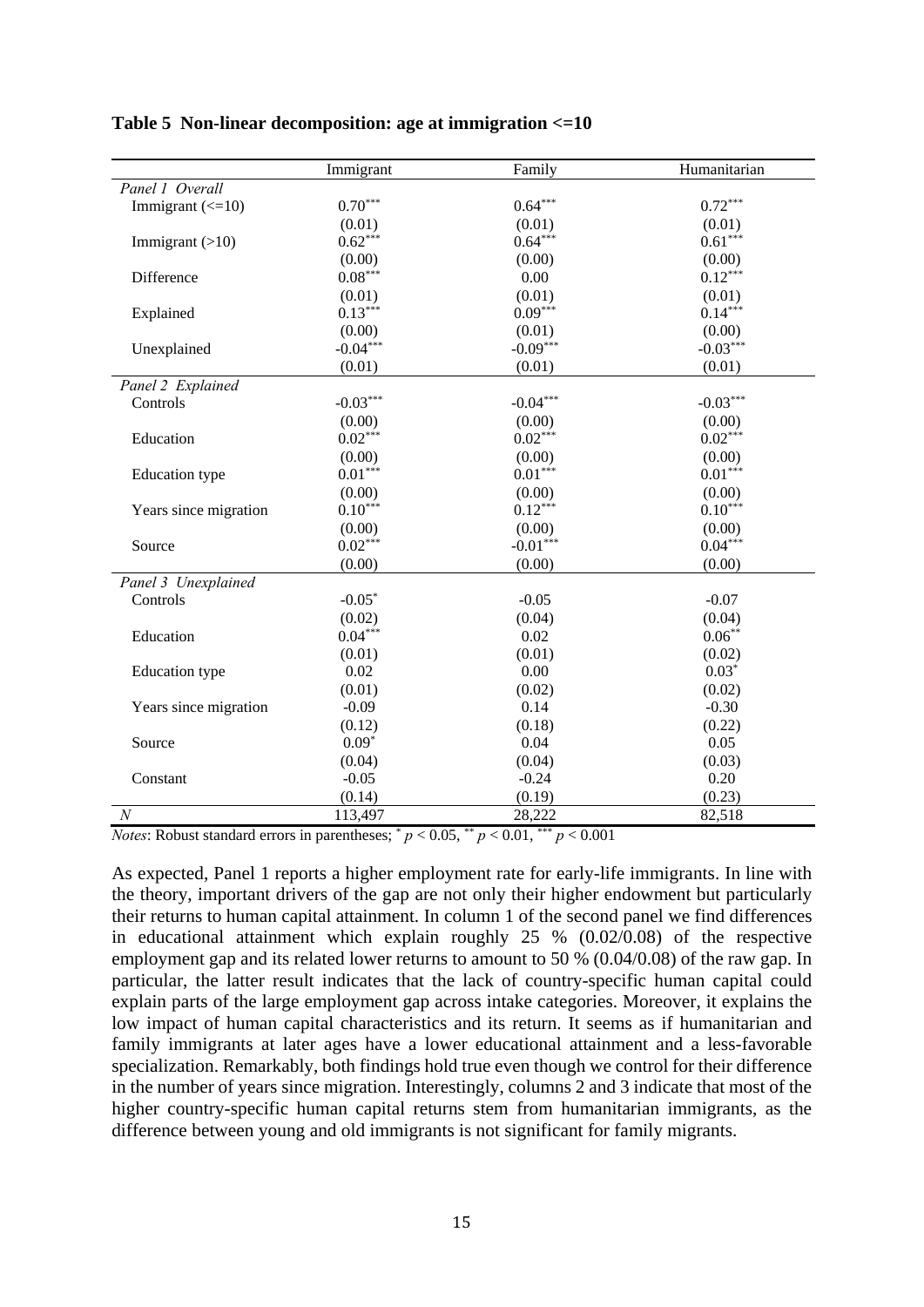#### **4 Concluding discussion**

The aim of this article has been to study the extent to which human capital characteristics, operationalized as level and field of education, and migrant categories explain the immigrant– native employment gap in Sweden. Employing a decomposition analysis and using highquality register data for the year 2011, including a wide range of individual demographic and socio-economic covariates as well as the admission status of the immigrants, we have added to existing knowledge on the employment integration of immigrants in host countries.

Earlier research on the employment integration of immigrants has highlighted human capital as an important factor (Bevelander 2011; Chiswick and Miller 2009). Other studies have shown that it is not only formal education and skills which matter but that who migrates to another country and why are also of importance, i.e. selection through migration category (Aydemir 2011; Bevelander 2011; Borjas 1994; Chiswick et al 2005). In this study we have operationalized human capital as education level and education field, and show that these factors are not only in line with earlier studies (Dahlstedt and Bevelander 2010), but are also important for explaining employment levels within each migrant category. To have at least a three-year secondary education is essential for migrants´ employment success. However, a higher education level than this does not, on average, improve migrants' employment levels. More importantly, differences in education level and field only explain a small part of the employment gap between natives and migrants. Human capital characteristics explain about 5 percentage points, one fifth, of the gap between natives and family (24 percentage points) and humanitarian (27 percentage points) migrants. After controlling for human capital, demographic and contextual factors, we find that the employment gap is lowest for labor migrants (10 %), and substantially larger for family (24 %) and humanitarian (29 %) migrants, which is in line with earlier studies for Sweden (Bevelander 2011) and Canada (Aydemir 2011). Subsequently, controlling for observable factors increases the employment-level differences for family and humanitarian migrants. A surprising result is that, when controlling for demographic, contextual and educational factors, we find an increase in the employment gap for labor migrants. Overall, the employment gaps and limited role of human capital in explaining them could also be found in various non-linear decomposition exercises.

The results clearly show the difficulties faced by humanitarian and family migrants trying to utilize their educational human capital on the Swedish labor market. This could be a sign of the lower quality of education obtained in their origin country, but might also be connected to the weaker transferability of foreign qualifications. When we study the group of migrants who have pursued most or all of their education in Sweden, we find that differences in human capital explain more of the employment gap and that their human capital has a higher return on the labour market compared to the immigrant group as a whole.

Decomposition analysis reveals that other factors than human capital also help to explain some of the employment gap. In particular the distribution of and return on marital status, the number of children, and living in the county of Stockholm explain part of the labor migrant– native employment gap. In contrast, humanitarian immigrants' socio-demographic characteristics actually shrink the employment gap, while their lower returns explain a sizable 17 % of the overall gap. Finally, contextual factors help to explain the integration differences between early- and later-life immigrants. In particular, while average years since migration explain at least 70 % of the employment gap among all intake categories, the differential source regions of early- and later-age migrants drives 28 % of the gap for humanitarian immigrants.

All in all, our findings indicate that migrant category is a very important factor in explaining native–immigrant employment gaps. Human capital, and demographic and contextual factors only explain a small part of the gap. It is clear that humanitarian and family migrants have less transferable human capital compared to labor migrants. Another possible explanations for the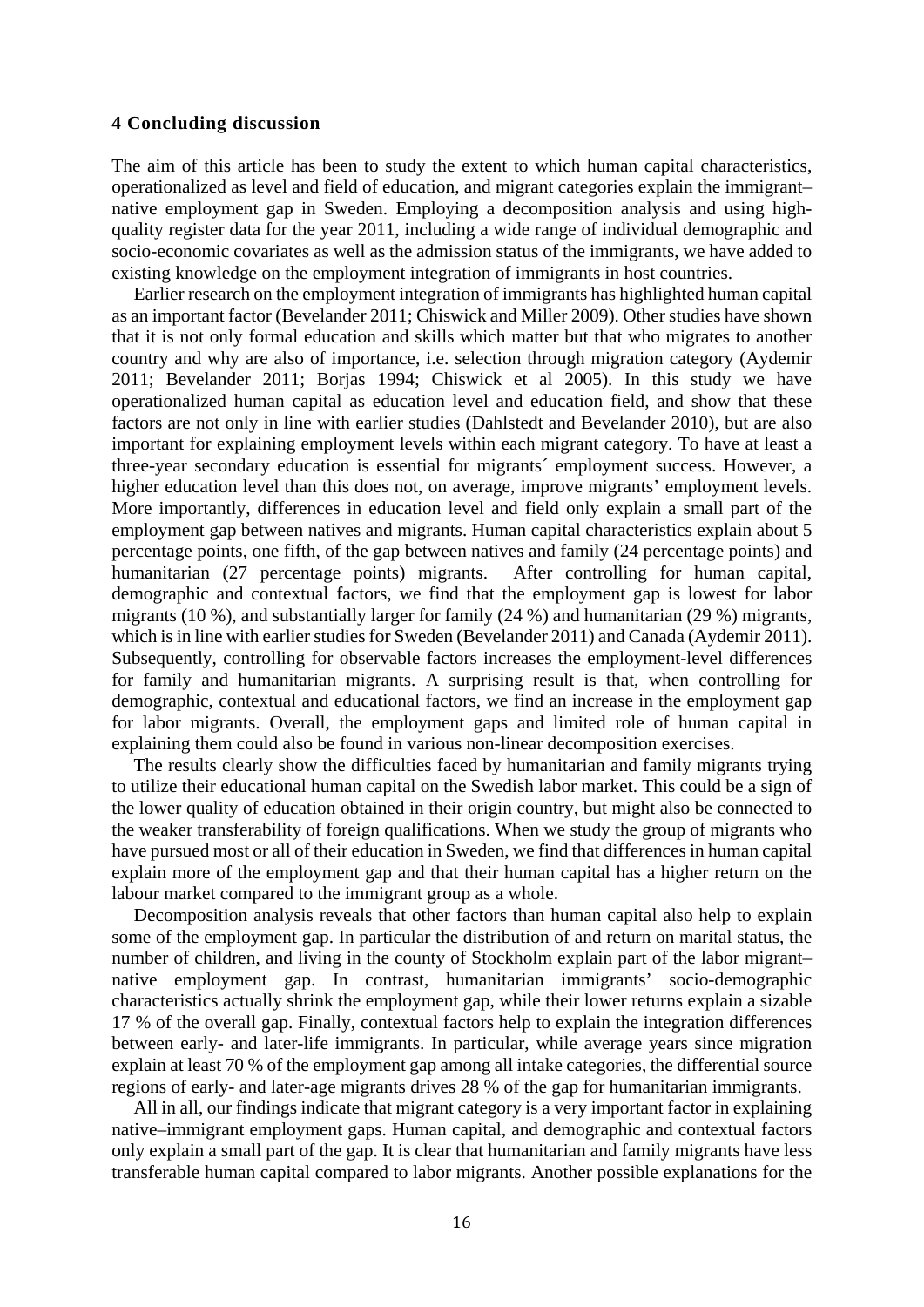gap could be socio-cultural factors (Koopmans 2016). However, socio-cultural factors do not seem to be an issue for labor migrants.

From a policy perspective, considering the high levels of immigration of humanitarian and family migrants to Sweden in recent years, the challenge for the Swedish labor market is to increase the transferability of skills of those having medium and high levels of education, as well as to offer the possibility for lesser-skilled individuals to upgrade their qualifications in order to enter the labor market.

#### **References**

- Abdulloev I, Gang I, Yun M-S (2014) Migration, education and the gender gap in labour force participation. European Journal of Development Research 26:509–526
- Antecol H (2001) Why is there interethnic variation in the gender wage gap? The role of cultural factors. Journal of Human Resources 36(1):119–143
- Aydemir A (2011) Immigrant selection and short-term labor market outcomes by visa category. Journal of Population Economics 24(2):451–475
- Becker GS (1992) Human capital and the economy. Proceedings of the American Philosophical Society 136(1):85–92
- Bevelander P (2005) The employment status of immigrant women: the case of Sweden. International Migration Review 39(1):173–202
- Bevelander P (2011) The employment integration of resettled refugees, asylum claimants, and family reunion migrants in Sweden. Refugee Survey Quarterly 30(1):22–43
- Bevelander P, Groeneveld S (2006) Patterns of transition: female native Dutch and ethnic minority employment patterns in the Dutch labour market, 1991 and 2002. Journal of Ethnic and Migration Studies 32(5):785–807
- Bevelander P, Pendakur R (2014) The labour market integration of refugee and family reunion immigrants: a comparison of outcomes in Canada and Sweden. Journal of Ethnic and Migration Studies 40(5):689–709
- Bitoulas A (2015) Asylum applicants and first instance decisions on asylum applications: 2014. Eurostat Data in Focus 3
- Borevi K (2014) Family migration policies and politics understanding the Swedish exception. Journal of Family Issues 36(11:1490–1508
- Borjas GJ (1994) The economics of immigration. Journal of Economic Literature 32(4):1667–1717
- Chiswick B, Miller PW (1992) Post-immigration qualifications in Australia: determinants and consequences. Bureau of Immigration and Population Research, Australian Government Printing Service, Canberra
- Chiswick BR, Miller PW (2009) The international transferability of immigrants' human capital. Economics of Education Review 28(2):162–169
- Chiswick B, Liang Lee Y, Miller PW (2005) A longitudinal analysis of immigrant occupational mobility: a test of the immigrant assimilation hypothesis. International Migration Review 39(2):332–353
- Cobb-Clark DA (2000) Do selection criteria make a difference? Visa category and the labour market status of immigrants to Australia. Econ Rec 76(232):15–31
- Connor P. (2010) Explaining the refugee gap: economic outcomes of refugees versus other immigrants. Journal of Refugee Studies 23(3):377–397
- Constant A, Zimmermann KF (2005) Immigrant performance and selective immigration policy: a European perspective. Natl Econ Rev 194(1):94–105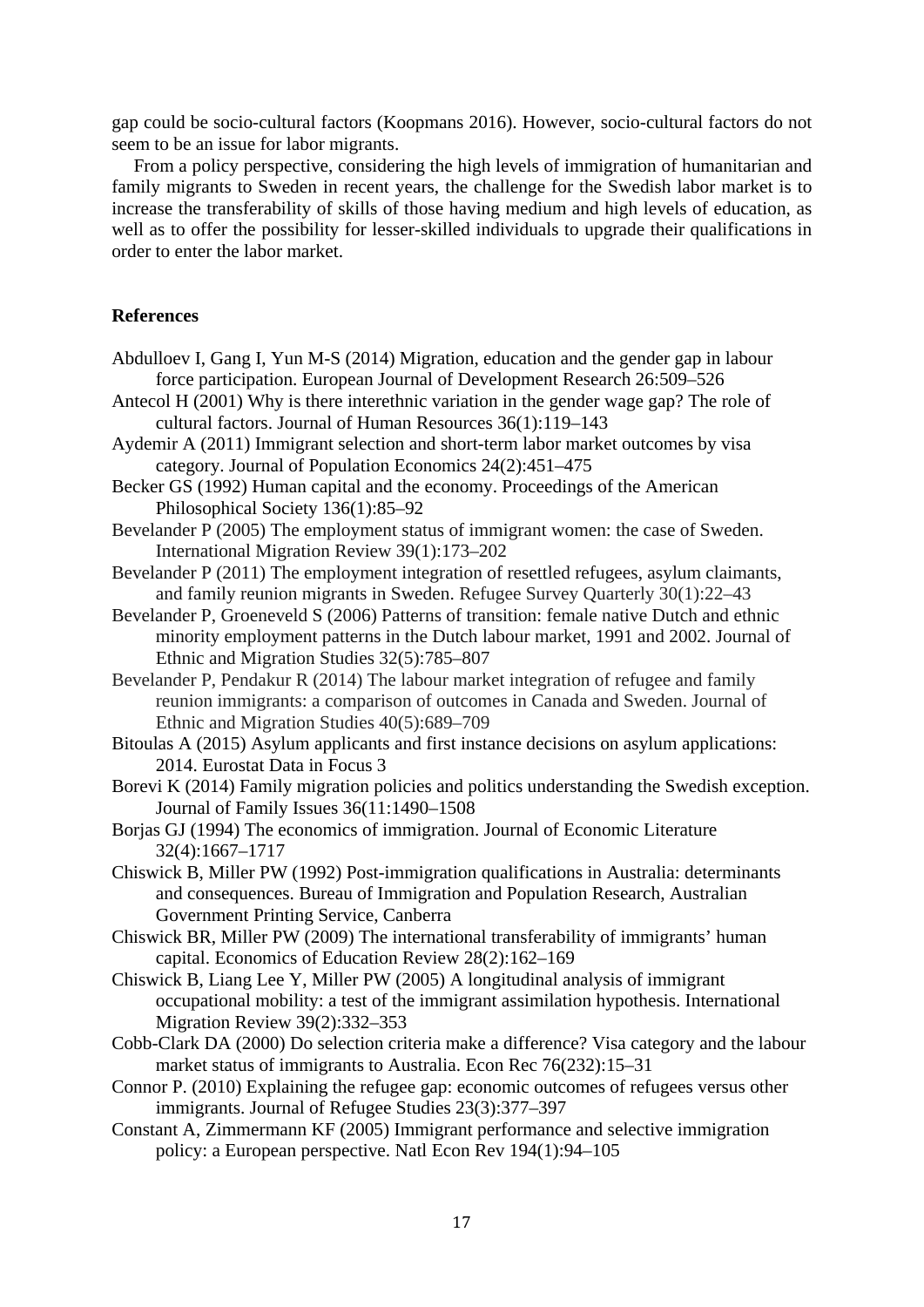- Dahlstedt I, Bevelander B (2010) General versus vocational education and employment integration of immigrants in Sweden, Journal of Immigrant and Refugee Studies 8(2):158–192
- De Silva A (1997) Earnings of immigrant classes in the early 1980s in Canada: a reexamination. Can Public Policy 23(2):179–202
- DeVoretz DJ, Pivnenko S, Beiser M (2004) The economic experiences of refugees in Canada. IZA discussion paper 1088, Bonn
- Emilsson H (2016) Recruitment to occupations with a surplus of workers: the unexpected outcomes of Swedish demand-driven labour migration policy. International Migration 54(1):5–17
- Emilsson H, Magnusson K (2015) Högkvalificerad arbetskraftsinvandring till Sverige. In: Calleman C, Herzfeld Olsson P (eds) Arbetskraft från hela världen: hur blev det med 2008 års reform?, Delmi Rapport nr: 2015:9, Stockholm, pp 72–113
- Eriksson S (2010) Utrikes födda på den svenska arbetsmarknaden. In: Vägen till arbete Arbetsmarknadspolitik, utbildning och arbetsmarknadsintegration. Bilaga 4 till Långtidsutredningen 2011, SOU 2010:88. Fritzes, Stockholm, pp 243–389
- Eurostat (2014) Residence permits for non-EU citizens in the EU28, Eurostat newsrelease 159/2014
- Friedberg R (2000) You can't take it with you? Immigrant assimilation and the portability of human capital. Journal of Labor Economics 18(2):221–251
- Jann B (2008) The Blinder-Oaxaca decomposition for linear regression models. The Stata Journal 8(4):453–479
- Jasso G, Rosenzweig M (1995) Do immigrants screened for skills do better than family reunification immigrants? International Migration Review 29(1):85–111
- Koopmans R (2016) Does assimilation work? Sociocultural determinants of labour market participation of European Muslims. Journal of Ethnic and Migration Studies 42(2):197– 216
- MIPEX (2015) Labour market mobility. http://www.mipex.eu/labour-market-mobility. Accessed 30 April 2016
- Nordin M (2007) Invandrares avkastning på utbildning i Sverige. IFAU Rapport 2007:10, Institutet för arbetsmarknadspolitisk utvärdering, Uppsala
- Oaxaca R, Ransom M (1999) Identification in detailed wages decompositions. Review of Economics and Statistics 81(1):154–157
- OECD (2011) Recruiting immigrant workers: Sweden 2011. OECD Publishing, Paris
- OECD (2014) International migration outlook 2014. OECD Publishing, Paris
- OECD/European Union (2015) Indicators of immigrant integration 2015: settling in. OECD Publishing, Paris.
- Statistics Sweden (2012) Theme: education adult learning 2010. Theme report 2012:1. Statistics Sweden, Stockholm
- Szulkin R, Nekby L, Bygren M, Lindblom C, Russell-Jonsson K, Bengtsson R, Normark E (2013) På jakt efter framgångsrik arbetslivsintegrering. Institutet för Framtidsstudier, Stockholm
- Wooden M (1990) Migrant labour market status. Bureau of Immigration Research, Australian Government Printing Service, Canberra
- Yun M-S (2004) Decomposing differences in the first moment. Economics Letters 82(2):275–280
- Yun M-S (2005) A simple solution to the identification problem in detailed wage decompositions. Economic Inquiry 43(4):766–772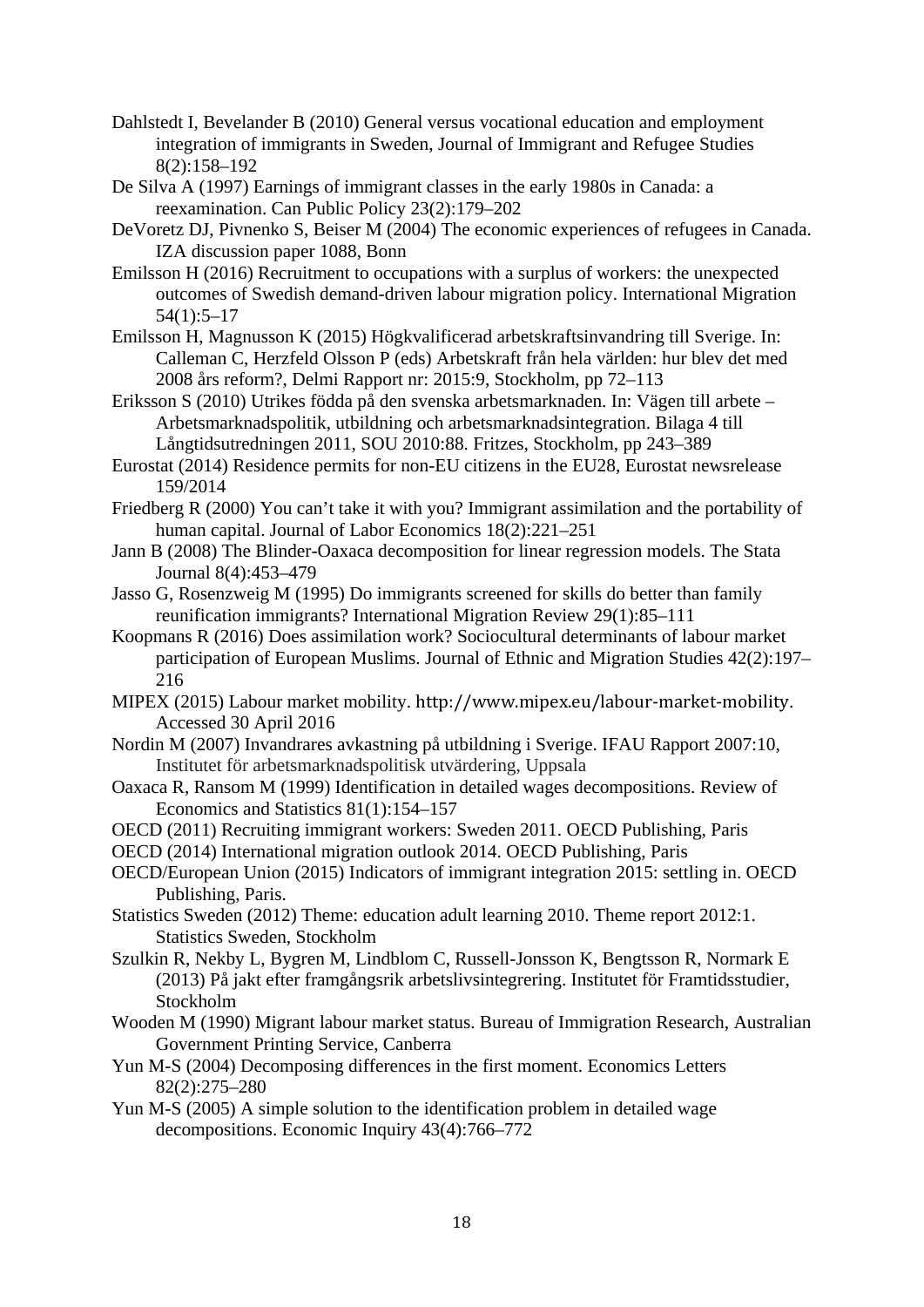# **Appendix**

|           | Native     | Immigrant  | Immigrant  | Immigrant  | Immigrant      |
|-----------|------------|------------|------------|------------|----------------|
|           |            |            | (labor)    | (family)   | (humanitarian) |
| Employed  |            |            |            |            |                |
| Age 30-39 | $0.33***$  | $-0.01$    | $-0.21***$ | 0.03       | $-0.02$        |
|           | (0.00)     | (0.01)     | (0.07)     | (0.02)     | (0.01)         |
| Age 40-49 | $0.34***$  | $-0.07***$ | $-0.44***$ | $0.08***$  | $-0.11***$     |
|           | (0.00)     | (0.01)     | (0.09)     | (0.02)     | (0.02)         |
| Age 50-59 | $0.20***$  | $-0.30***$ | $-0.59***$ | $-0.25***$ | $-0.30***$     |
|           | (0.00)     | (0.01)     | (0.11)     | (0.03)     | (0.02)         |
| Single    | $-0.52***$ | $-0.20***$ | $-0.15*$   | $-0.22***$ | $-0.20***$     |
|           | (0.00)     | (0.01)     | (0.07)     | (0.02)     | (0.01)         |
| Divorced  | $-0.42***$ | $-0.23***$ | $0.29*$    | $-0.24***$ | $-0.23***$     |
|           | (0.00)     | (0.01)     | (0.12)     | (0.02)     | (0.01)         |
| Widowed   | $-0.33***$ | $-0.34***$ | 0.17       | $-0.47***$ | $-0.31***$     |
|           | (0.02)     | (0.06)     | (0.44)     | (0.14)     | (0.07)         |
| Children  | $0.14***$  | $0.02***$  | $0.24***$  | $0.05***$  | $0.01***$      |
|           | (0.00)     | (0.00)     | (0.04)     | (0.01)     | (0.00)         |
| County03  | $-0.05***$ | $-0.20***$ | $-0.02$    | $-0.12***$ | $-0.23***$     |
|           | (0.01)     | (0.02)     | (0.14)     | (0.04)     | (0.03)         |
| County04  | $-0.04***$ | $-0.39***$ | 0.46       | $-0.38***$ | $-0.38***$     |
|           | (0.01)     | (0.02)     | (0.28)     | (0.05)     | (0.03)         |
| County05  | $-0.10***$ | $-0.35***$ | $-0.07$    | $-0.33***$ | $-0.34***$     |
|           | (0.01)     | (0.02)     | (0.15)     | (0.04)     | (0.02)         |
| County06  | $0.11***$  | $0.07***$  | 0.16       | 0.06       | $0.09***$      |
|           | (0.01)     | (0.02)     | (0.28)     | (0.05)     | (0.02)         |
| County07  | $0.11***$  | $-0.17***$ | 0.20       | $-0.21***$ | $-0.16***$     |
|           | (0.01)     | (0.03)     | (0.28)     | (0.07)     | (0.03)         |
| County08  | $-0.03***$ | $-0.07*$   | $-0.35$    | 0.05       | $-0.08*$       |
|           | (0.01)     | (0.03)     | (0.30)     | (0.08)     | (0.04)         |
| County09  | $-0.11***$ | $-0.43***$ | $-1.13$    | $-0.29$    | $-0.51***$     |
|           | (0.02)     | (0.11)     | (0.85)     | (0.16)     | (0.15)         |
| County10  | $-0.08***$ | $-0.38***$ | $-0.32$    | $-0.44***$ | $-0.36***$     |
|           | (0.01)     | (0.04)     | (0.24)     | (0.09)     | (0.04)         |
| County12  | $-0.19***$ | $-0.35***$ | $-0.21*$   | $-0.41***$ | $-0.32***$     |
|           | (0.00)     | (0.01)     | (0.09)     | (0.02)     | (0.01)         |
| County13  | $0.06***$  | 0.04       | $-0.40$    | $-0.06$    | $0.09**$       |
|           | (0.01)     | (0.03)     | (0.22)     | (0.06)     | (0.03)         |
| County14  | $-0.07***$ | $-0.20***$ | $-0.01$    | $-0.21***$ | $-0.19***$     |
|           | (0.00)     | (0.01)     | (0.08)     | (0.02)     | (0.01)         |
| County17  | $-0.26***$ | $-0.26***$ | $-0.18$    | $-0.38***$ | $-0.21***$     |
|           | (0.01)     | (0.03)     | (0.24)     | (0.07)     | (0.04)         |
| County18  | $-0.06***$ | $-0.22***$ | 0.14       | $-0.20***$ | $-0.21***$     |
|           | (0.01)     | (0.02)     | (0.31)     | (0.05)     | (0.03)         |
| County19  | $-0.07***$ | $-0.18***$ | $0.76***$  | $-0.21***$ | $-0.17***$     |
|           | (0.01)     | (0.02)     | (0.24)     | (0.05)     | (0.03)         |
| County20  | $-0.08***$ | $-0.36***$ | 0.32       | $-0.40***$ | $-0.36***$     |
|           | (0.01)     | (0.03)     | (0.20)     | (0.07)     | (0.04)         |
| County21  | $-0.06***$ | $-0.46***$ | 0.15       | $-0.33***$ | $-0.49***$     |
|           | (0.01)     | (0.03)     | (0.24)     | (0.06)     | (0.03)         |
| County22  | $-0.09***$ | $-0.40***$ | 0.17       | $-0.33***$ | $-0.43***$     |
|           | (0.01)     | (0.04)     | (0.27)     | (0.08)     | (0.04)         |
| County23  | $-0.11***$ | $-0.41***$ | $-0.02$    | $-0.16$    | $-0.51***$     |
|           | (0.01)     | (0.06)     | (0.31)     | (0.13)     | (0.07)         |
| County24  | $-0.11***$ | $-0.33***$ | $-0.22$    | $-0.12$    | $-0.39***$     |

**Table 6 Probit model coefficient on employment**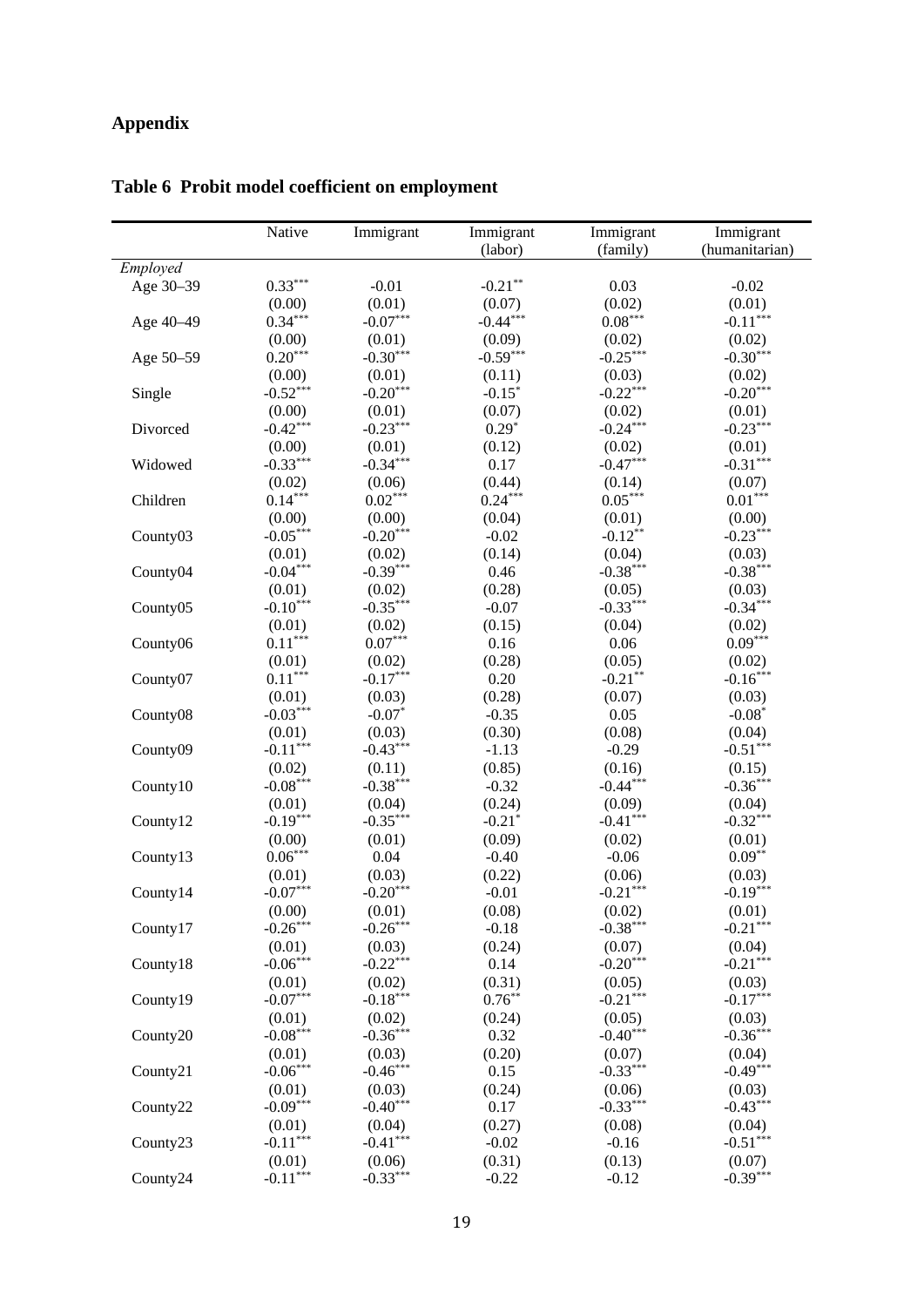| (0.04)<br>(0.18)<br>(0.07)<br>(0.04)<br>$-0.09***$<br>$-0.22***$<br>$-0.22***$<br>$-0.25***$<br>0.12<br>County25<br>(0.24)<br>(0.01)<br>(0.05)<br>(0.09)<br>(0.06)<br>$0.23***$<br>$0.34***$<br>$0.23***$<br>$0.22***$<br>$-0.25$<br>Pre-sec. 9 |  |
|-------------------------------------------------------------------------------------------------------------------------------------------------------------------------------------------------------------------------------------------------|--|
|                                                                                                                                                                                                                                                 |  |
|                                                                                                                                                                                                                                                 |  |
|                                                                                                                                                                                                                                                 |  |
| (0.19)<br>(0.02)<br>(0.01)<br>(0.01)<br>(0.03)                                                                                                                                                                                                  |  |
| $0.43***$<br>$0.40***$<br>$0.32***$<br>$0.43***$<br>Secondary <3<br>$-0.24$                                                                                                                                                                     |  |
| (0.20)<br>(0.01)<br>(0.02)<br>(0.03)<br>(0.02)                                                                                                                                                                                                  |  |
| $0.78***$<br>$0.60***$<br>$0.50***$<br>$0.63***$<br>Secondary 3<br>$-0.25$                                                                                                                                                                      |  |
| (0.21)<br>(0.02)<br>(0.01)<br>(0.02)<br>(0.03)                                                                                                                                                                                                  |  |
| $0.62***$<br>$0.30***$<br>$0.23***$<br>$0.30***$<br>0.06<br>Post-sec. $<$ 3                                                                                                                                                                     |  |
| (0.23)<br>(0.01)<br>(0.02)<br>(0.02)<br>(0.04)                                                                                                                                                                                                  |  |
| $0.83***$<br>$0.45***$<br>$0.40***$<br>$0.44***$<br>$-0.09$<br>Post-sec. $>=$ 3                                                                                                                                                                 |  |
| (0.22)<br>(0.01)<br>(0.02)<br>(0.04)<br>(0.02)                                                                                                                                                                                                  |  |
| $0.92***$<br>$0.55***$<br>$0.47***$<br>$0.48***$<br>Scientific<br>$-0.17$                                                                                                                                                                       |  |
| (0.23)<br>(0.02)<br>(0.04)<br>(0.07)<br>(0.06)                                                                                                                                                                                                  |  |
| $0.20***$<br>$0.18***$<br>$0.16***$<br>0.01<br>$0.17***$<br>Pedagogics                                                                                                                                                                          |  |
| (0.26)<br>(0.01)<br>(0.03)<br>(0.06)<br>(0.03)                                                                                                                                                                                                  |  |
| $-0.18***$<br>$-0.11***$<br>$-0.07**$<br>$0.10\,$<br>Humanities<br>$-0.00$                                                                                                                                                                      |  |
| (0.21)<br>(0.01)<br>(0.02)<br>(0.04)<br>(0.03)                                                                                                                                                                                                  |  |
| $0.06***$<br>$0.11***$<br>$0.14***$<br>$-0.09$<br>$0.08*$<br>Social sciences                                                                                                                                                                    |  |
| (0.01)<br>(0.02)<br>(0.19)<br>(0.04)<br>(0.02)                                                                                                                                                                                                  |  |
| $0.14***$<br>$0.15***$<br>$0.11^{\ast\ast\ast}$<br>$-0.02$ <sup>*</sup><br>0.13<br>Natural sciences                                                                                                                                             |  |
| (0.01)<br>(0.18)<br>(0.02)<br>(0.04)<br>(0.03)                                                                                                                                                                                                  |  |
| $0.26***$<br>$0.29***$<br>$0.27***$<br>$0.29***$<br>$0.38*$<br>Technical                                                                                                                                                                        |  |
| (0.01)<br>(0.18)<br>(0.03)<br>(0.02)<br>(0.01)                                                                                                                                                                                                  |  |
| $0.35***$<br>$0.17***$<br>$0.21***$<br>$0.18***$<br>0.20<br>Agriculture                                                                                                                                                                         |  |
| (0.33)<br>(0.08)<br>(0.01)<br>(0.04)<br>(0.04)                                                                                                                                                                                                  |  |
| $0.09***$<br>$0.26***$<br>$0.48***$<br>$0.39***$<br>$-0.14$<br>Health                                                                                                                                                                           |  |
| (0.20)<br>(0.01)<br>(0.02)<br>(0.04)<br>(0.03)                                                                                                                                                                                                  |  |
| $0.21***$<br>$0.19***$<br>$0.17***$<br>$0.20***$<br>$-0.18$<br>Services                                                                                                                                                                         |  |
| (0.22)<br>(0.01)<br>(0.02)<br>(0.04)<br>(0.03)                                                                                                                                                                                                  |  |
| $0.06***$<br>$0.15***$<br>$0.11***$<br>$-0.20$<br>0.04<br>Type unknown                                                                                                                                                                          |  |
| (0.01)<br>(0.02)<br>(0.18)<br>(0.04)<br>(0.02)                                                                                                                                                                                                  |  |
| $0.54***$<br>$0.17***$<br>$1.04***$<br>$0.17***$<br>$0.15***$<br>Constant                                                                                                                                                                       |  |
| (0.01)<br>(0.02)<br>(0.15)<br>(0.03)<br>(0.02)                                                                                                                                                                                                  |  |
| $\overline{N}$<br>117,049<br>3,247<br>84,609<br>1,699,060<br>29,193                                                                                                                                                                             |  |
| Pseudo $R^2$<br>0.094<br>0.050<br>0.068<br>0.047<br>0.054                                                                                                                                                                                       |  |
| $-1,480.64$<br>$-53,324.91$<br>Log-Lik.<br>$-73,414.58$<br>$-18,192.87$<br>$\frac{1}{2}$                                                                                                                                                        |  |
| 557,372.61                                                                                                                                                                                                                                      |  |
| Chi <sub>2</sub><br>93,367.48<br>7,504.29<br>200.60<br>1,694.84<br>5,830.17                                                                                                                                                                     |  |

*Notes*: Robust standard errors in parentheses;  $p < 0.05$ ,  $\binom{4}{3}$   $p < 0.01$ ,  $\binom{4}{3}$   $p < 0.001$ 

# **Table 7 Employment rate by educational attainment**

| Educational attainment            | <b>Native</b> | Immigrant | Immigrant | Immigrant | Immigrant      |
|-----------------------------------|---------------|-----------|-----------|-----------|----------------|
|                                   |               |           | (labor)   | (family)  | (humanitarian) |
| Pre-secondary $\langle 9 \rangle$ | 65.50         | 44.64     | 81.62     | 49.20     | 43.10          |
| Pre-secondary 9                   | 78.34         | 53.86     | 73.33     | 56.84     | 52.33          |
| Secondary $<$ 3                   | 87.79         | 65.33     | 74.03     | 65.46     | 65.19          |
| Secondary 3                       | 90.34         | 71.96     | 71.43     | 71.25     | 72.18          |
| Post-secondary $<$ 3              | 89.21         | 62.96     | 85.53     | 62.85     | 61.84          |
| Post-secondary $>=$ 3             | 92.54         | 68.55     | 81.64     | 69.51     | 66.88          |
| Scientific                        | 95.16         | 73.63     | 78.09     | 73.70     | 69.67          |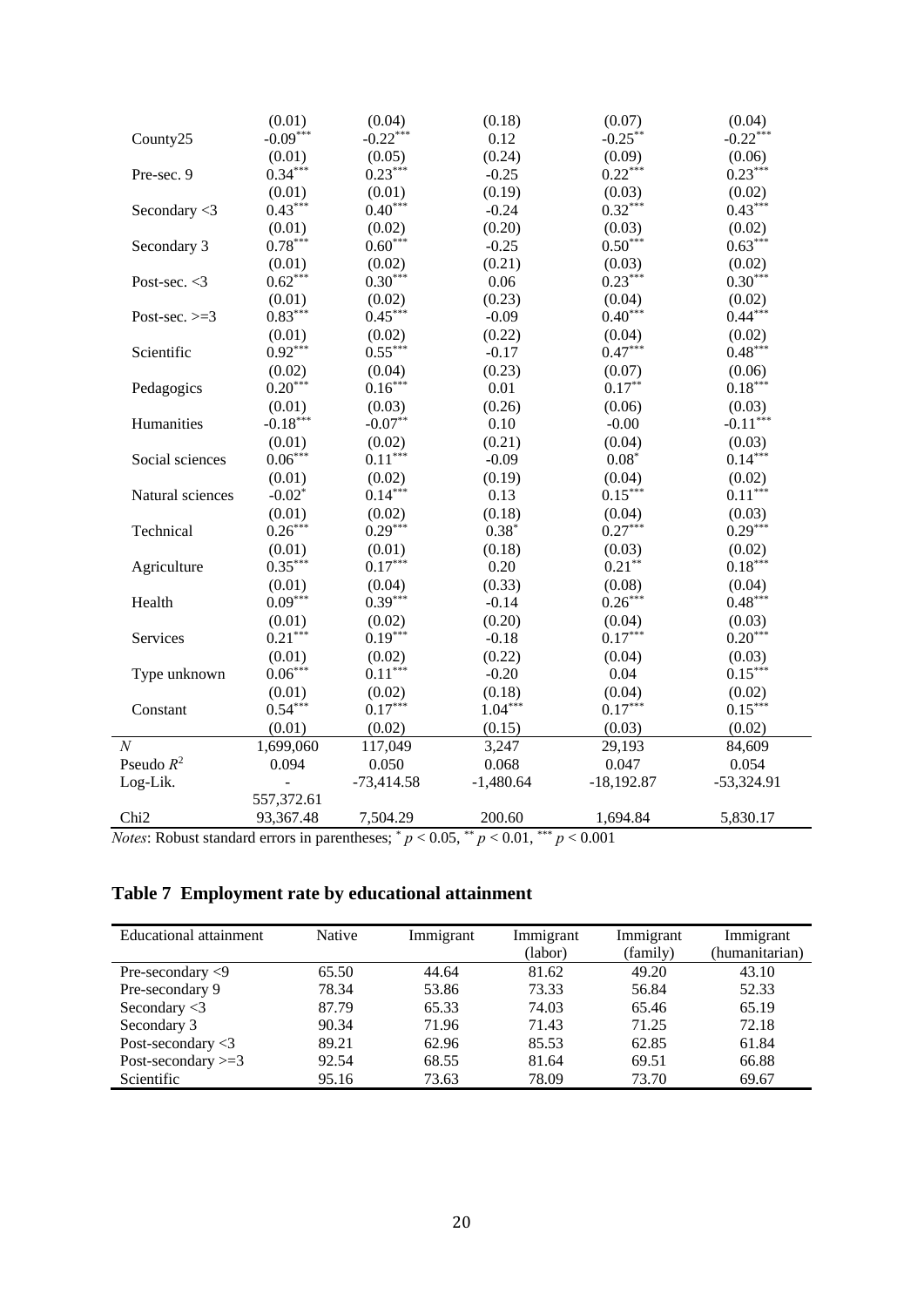| Education type    | Native | Immigrant | Immigrant<br>(labor) | Immigrant<br>(family) | Immigrant<br>(humanitarian) |
|-------------------|--------|-----------|----------------------|-----------------------|-----------------------------|
| General           | 80.34  | 53.06     | 76.76                | 56.66                 | 51.61                       |
| Pedagogics        | 92.68  | 65.01     | 76.00                | 67.52                 | 64.09                       |
| <b>Humanities</b> | 81.39  | 58.31     | 78.15                | 61.86                 | 55.82                       |
| Social sciences   | 89.65  | 65.01     | 76.37                | 65.17                 | 64.45                       |
| Natural sciences  | 88.16  | 66.78     | 80.66                | 68.09                 | 63.77                       |
| Technical         | 91.05  | 71.63     | 87.78                | 71.63                 | 70.65                       |
| Agriculture       | 92.41  | 66.56     | 80.00                | 69.77                 | 65.24                       |
| Health            | 89.75  | 74.99     | 71.81                | 71.58                 | 76.33                       |
| <b>Services</b>   | 89.86  | 67.68     | 73.42                | 67.44                 | 67.64                       |
| Unknown           | 88.18  | 64.72     | 69.46                | 64.01                 | 64.79                       |

### **Table 8 Employment rate by education type**

### **Table 9 Probability model of employment: pooled by intake category**

| All                     |                |                          |                |               |  |  |
|-------------------------|----------------|--------------------------|----------------|---------------|--|--|
| Labor immigrants        | $-0.07***$     | $-0.09***$               | $-0.10***$     | $-0.10***$    |  |  |
|                         | (0.01)         | (0.01)                   | (0.01)         | (0.01)        |  |  |
| Family immigrants       | $-0.24***$     | $-0.29***$               | $-0.26***$     | $-0.24***$    |  |  |
|                         | (0.00)         | (0.00)                   | (0.00)         | (0.00)        |  |  |
| Humanitarian immigrants | $-0.27***$     | $-0.34***$               | $-0.30***$     | $-0.29***$    |  |  |
|                         | (0.00)         | (0.00)                   | (0.00)         | (0.00)        |  |  |
| $\boldsymbol{N}$        | 1,816,109      | 1,816,109                | 1,816,109      | 1,816,109     |  |  |
| Pseudo $R^2$            | 0.033          | 0.086                    | 0.106          | 0.112         |  |  |
| Log-Lik.                | $-692,061.20$  | $-653,954.18$            | $-639,206.09$  | $-634,990.51$ |  |  |
| Chi <sub>2</sub>        | 48,539.85      | 112,926.44               | 132,655.49     | 139,294.19    |  |  |
|                         |                | Immigrant (labor)        |                |               |  |  |
| Labor immigrants        | $-0.07***$     | $-0.09***$               | $-0.10***$     | $-0.10***$    |  |  |
|                         | (0.01)         | (0.01)                   | (0.01)         | (0.01)        |  |  |
| $\mathcal{N}$           | 1,702,307      | 1,702,307                | 1,702,307      | 1,702,307     |  |  |
| Pseudo $R^2$            | 0.000          | 0.066                    | 0.087          | 0.093         |  |  |
| Log-Lik.                | $-616,630.74$  | $-576,201.65$            | $-562,950.19$  | -559,096.08   |  |  |
| Chi <sub>2</sub>        | 157.05         | 67,804.56                | 87,981.84      | 93,554.03     |  |  |
|                         |                | Immigrant (family)       |                |               |  |  |
| Family immigrants       | $-0.24***$     | $-0.30***$               | $-0.26***$     | $-0.24***$    |  |  |
|                         | (0.00)         | (0.00)                   | (0.00)         | (0.00)        |  |  |
| $\overline{N}$          | 1,728,253      | 1,728,253                | 1,728,253      | 1,728,253     |  |  |
| Pseudo $R^2$            | 0.009          | 0.072                    | 0.093          | 0.099         |  |  |
| Log-Lik.                | $-634, 125.92$ | -593,890.90              | $-580,460.03$  | $-576,533.35$ |  |  |
| Chi <sub>2</sub>        | 11,900.31      | 78,943.41                | 98,271.55      | 104,176.51    |  |  |
|                         |                | Immigrant (humanitarian) |                |               |  |  |
| Humanitarian immigrant  | $-0.27***$     | $-0.34***$               | $-0.30***$     | $-0.29***$    |  |  |
|                         | (0.00)         | (0.00)                   | (0.00)         | (0.00)        |  |  |
| $\mathcal N$            | 1,783,669      | 1,783,669                | 1,783,669      | 1,783,669     |  |  |
| Pseudo $R^2$            | 0.027          | 0.082                    | 0.103          | 0.109         |  |  |
| Log-Lik.                | $-671,388.09$  | $-633,132.69$            | $-618,493.86$  | $-614,392.23$ |  |  |
| Chi <sub>2</sub>        | 38,394.64      | 102,446.91               | 122,197.67     | 128,637.50    |  |  |
|                         |                | Controls                 |                |               |  |  |
| Demographic             | N <sub>o</sub> | Yes                      | Yes            | Yes           |  |  |
| Education               | No             | N <sub>o</sub>           | Yes            | Yes           |  |  |
| <b>Education</b> type   | No             | N <sub>o</sub>           | N <sub>o</sub> | Yes           |  |  |

*Notes*: Robust standard errors in parentheses;  $p < 0.05$ ,  $\binom{1}{p} < 0.01$ ,  $\binom{1}{p} < 0.001$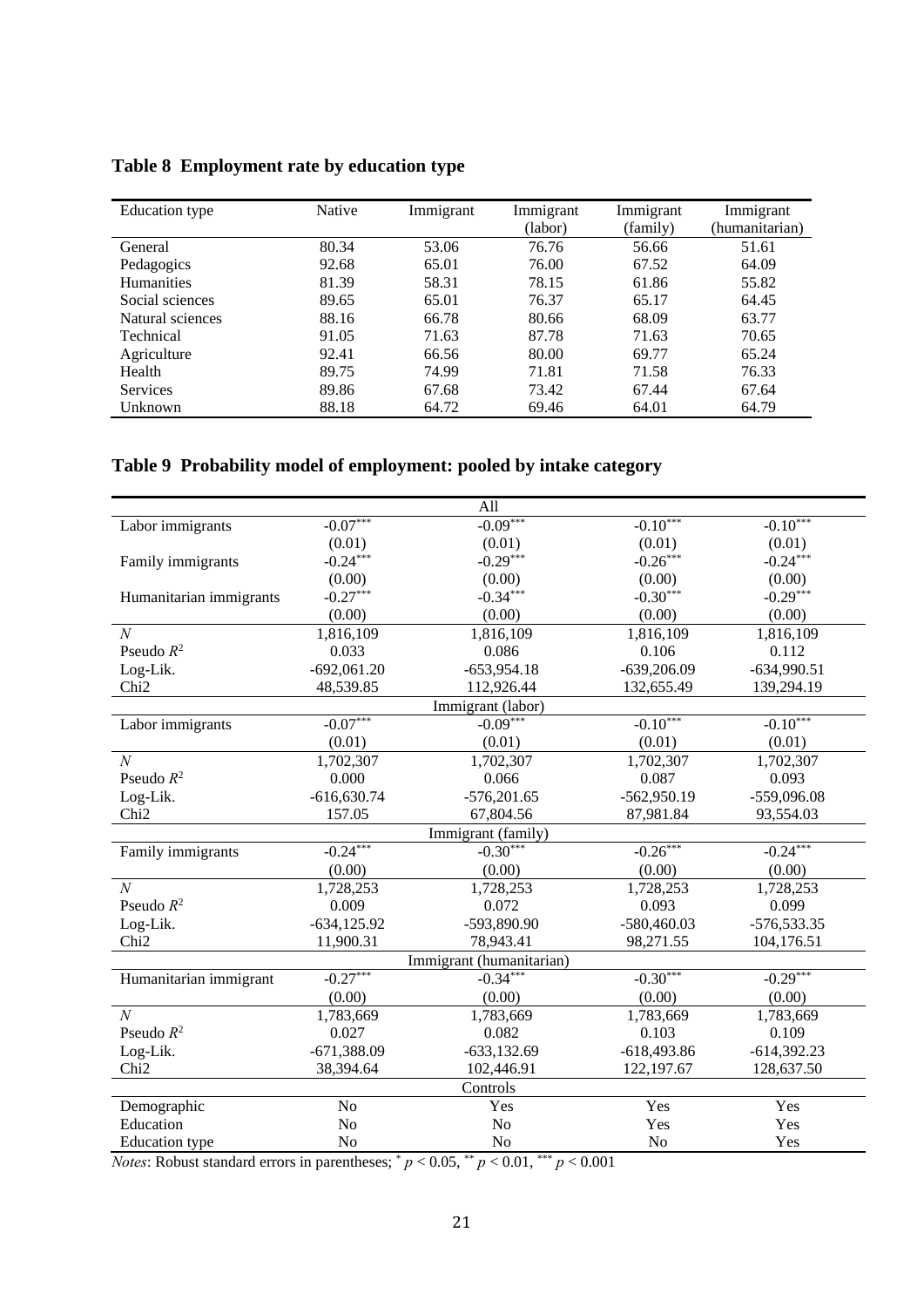|                      | Immigrant-Native      | Labor immigrant- | Family immigrant- | Humanitarian          |
|----------------------|-----------------------|------------------|-------------------|-----------------------|
|                      |                       | Native           | Native            | immigrant-Native      |
| Overall              |                       |                  |                   |                       |
| Native               | $0.88^{\ast\ast\ast}$ | $0.88***$        | $0.88***$         | $0.88***$             |
|                      | (0.00)                | (0.00)           | (0.00)            | (0.00)                |
| Immigrant            | $0.63***$             | $0.81***$        | $0.64***$         | $0.62***$             |
|                      | (0.00)                | (0.01)           | (0.00)            | (0.00)                |
| Difference           | $0.26***$             | $0.07***$        | $0.24***$         | $0.27***$             |
|                      | (0.00)                | (0.01)           | (0.00)            | (0.00)                |
| Explained            | $-0.00**$             | $-0.01***$       | $0.01***$         | $-0.00***$            |
|                      | (0.00)                | (0.00)           | (0.00)            | (0.00)                |
| Unexplained          | $0.26***$             | $0.08***$        | $0.24***$         | $0.27***$             |
|                      | (0.00)                | (0.01)           | (0.00)            | (0.00)                |
| Explained            |                       |                  |                   |                       |
| Age 20-29            | $0.00^{\ast\ast\ast}$ | $0.00***$        | 0.06              | $0.00^{\ast\ast\ast}$ |
|                      | (0.00)                | (0.00)           | (0.10)            | (0.00)                |
| Age 30-39            | $-0.00**$             | $-0.00***$       | $-0.01$           | $-0.00***$            |
|                      | (0.00)                | (0.00)           | (0.02)            | (0.00)                |
| Age 40-49            | $-0.00**$             | $0.00***$        | $-0.00$           | $-0.00***$            |
|                      | (0.00)                | (0.00)           | (0.00)            | (0.00)                |
| Age 50-59            | $-0.00**$             | $-0.00***$       | $-0.01$           | $-0.00***$            |
|                      | (0.00)                | (0.00)           | (0.02)            | (0.00)                |
| Couple               | $-0.00**$             | $-0.00***$       | $-0.15$           | $-0.00***$            |
|                      | (0.00)                | (0.00)           | (0.26)            | (0.00)                |
| Single               | $-0.00**$             | $-0.00***$       | $-0.16$           | $-0.00***$            |
|                      | (0.00)                | (0.00)           | (0.27)            | (0.00)                |
| Divorced             | $0.00***$             | $-0.00***$       | 0.03              | $0.00***$             |
|                      | (0.00)                | (0.00)           | (0.05)            | (0.00)                |
| Widowed              | 0.00                  | 0.00             | $-0.00$           | 0.00                  |
|                      | (0.00)                | (0.00)           | (0.00)            | (0.00)                |
| Children             | $-0.00**$             | $0.01***$        | $-0.10$           | $-0.00***$            |
|                      | (0.00)                | (0.00)           | (0.18)            | (0.00)                |
| County01             | $-0.00**$             | $-0.00***$       | $-0.04$           | $-0.00***$            |
|                      | (0.00)                | (0.00)           | (0.07)            | (0.00)                |
| County03             | 0.00                  | $-0.00$          | 0.00              | 0.00                  |
|                      | (0.00)                | (0.00)           | (0.00)            | (0.00)                |
| County <sub>04</sub> | 0.00                  | $0.00***$        | 0.00              | 0.00                  |
|                      | (0.00)                | (0.00)           | (0.00)            | (0.00)                |
| County05             | $0.00\,$              | $-0.00***$       | $-0.00$           | $0.00^{\ast\ast\ast}$ |
|                      | (0.00)                | (0.00)           | (0.00)            | (0.00)                |
| County06             | $-0.00**$             | $0.00***$        | 0.00              | $-0.00***$            |
|                      | (0.00)                | (0.00)           | (0.01)            | (0.00)                |
| County07             | $-0.00**$             | $0.00***$        | 0.00              | $-0.00***$            |
|                      | (0.00)                | (0.00)           | (0.01)            | (0.00)                |
| County08             | $0.00**$              | $0.00***$        | 0.00              | $0.00***$             |
|                      | (0.00)                | (0.00)           | (0.00)            | (0.00)                |
| County09             | $-0.00*$              | $-0.00**$        | $-0.00$           | $-0.00**$             |
|                      | (0.00)                | (0.00)           | (0.00)            | (0.00)                |
| County10             | $-0.00*$              | $-0.00$          | $-0.00$           | $-0.00*$              |
|                      | (0.00)                | (0.00)           | (0.00)            | (0.00)                |
| County12             | $0.00***$             | $-0.00***$       | 0.01              | $0.00***$             |
|                      | (0.00)                | (0.00)           | (0.02)            | (0.00)                |
| County13             | $0.00**$              | $0.00***$        | 0.01              | $0.00***$             |
|                      | (0.00)                | (0.00)           | (0.01)            | (0.00)                |
| County14             | 0.00                  | $-0.00$          | $-0.00$           | 0.00                  |
|                      | (0.00)                | (0.00)           | (0.00)            | (0.00)                |

**Table 10 Non-linear decomposition analysis: detail**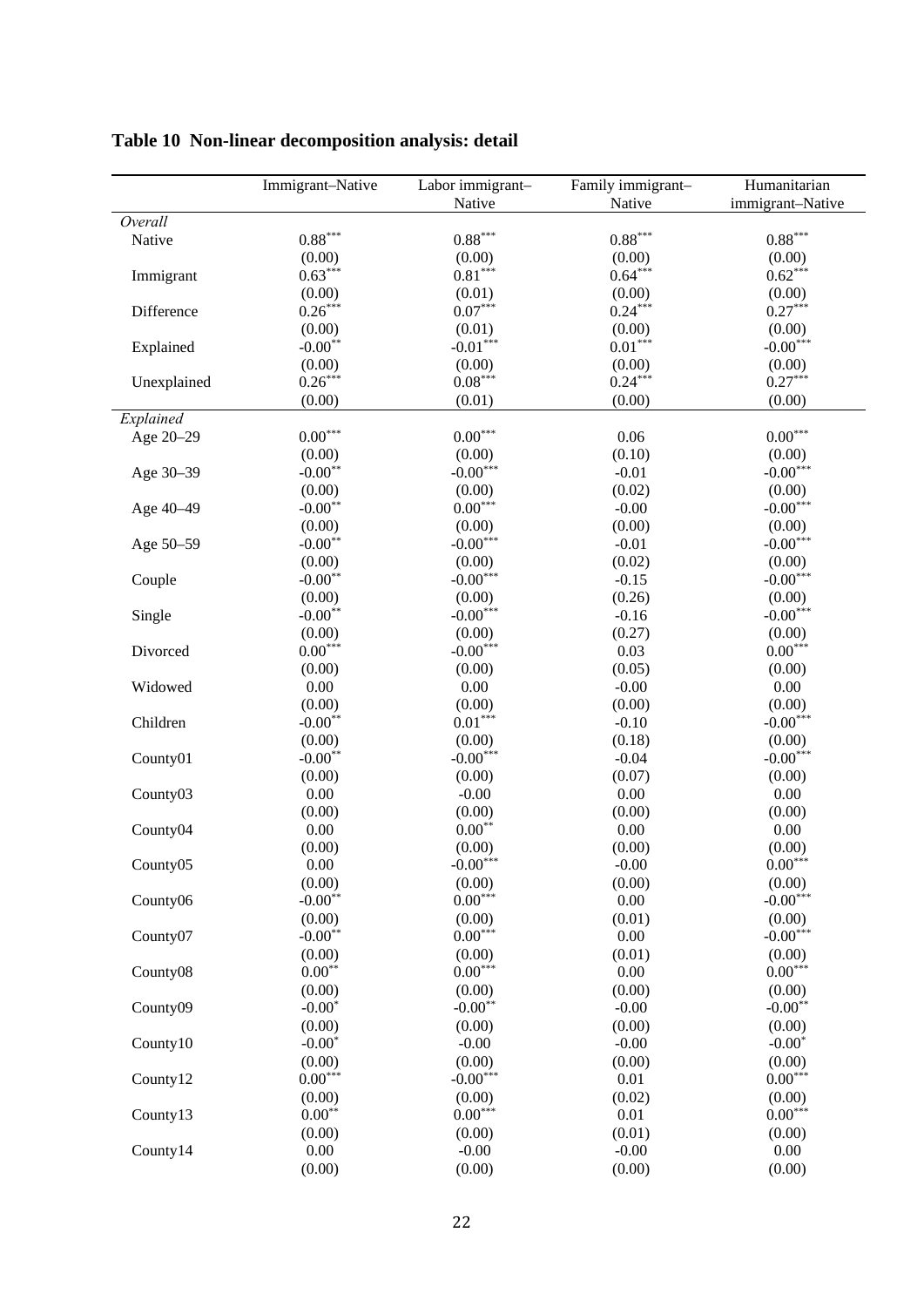| County17         | $-0.00**$              | $\textnormal{-0.00}^{\ast\ast\ast}$ | $-0.01$                    | $\textnormal{-0.00}^{***}$ |
|------------------|------------------------|-------------------------------------|----------------------------|----------------------------|
|                  | (0.00)                 | (0.00)                              | (0.02)                     | (0.00)                     |
| County18         | $-0.00$                | 0.00                                | 0.00                       | $-0.00$                    |
|                  | (0.00)                 | (0.00)                              | (0.00)                     | (0.00)                     |
| County19         | $0.00\,$               | 0.00                                | $-0.00$                    | 0.00                       |
|                  | (0.00)                 | (0.00)                              | (0.00)                     | (0.00)                     |
| County20         | $-0.00*$               | $-0.00$                             | $-0.00$                    | $-0.00*$                   |
|                  | (0.00)                 | (0.00)                              | (0.00)                     | (0.00)                     |
| County21         | $-0.00$                | 0.00                                | $-0.00$                    | $-0.00*$                   |
|                  | (0.00)                 | (0.00)                              | (0.00)                     | (0.00)                     |
| County22         | $-0.00*$               | $-0.00**$                           | $-0.00$                    | $-0.00***$                 |
|                  | (0.00)                 | (0.00)                              | (0.00)                     | (0.00)                     |
| County23         | $-0.00**$              | $-0.00***$                          | $-0.00$                    | $-0.00***$                 |
|                  | (0.00)                 | (0.00)                              | (0.00)                     | (0.00)                     |
| County24         | $-0.00**$              | $-0.00***$                          | $-0.00$                    | $-0.00***$                 |
|                  | (0.00)                 | (0.00)                              | (0.00)                     | (0.00)                     |
| County25         | $-0.00*$               | $-0.00***$                          | $-0.00$                    | $-0.00***$                 |
|                  | (0.00)                 | (0.00)                              | (0.00)                     | (0.00)                     |
| Pre-sec. < 9     | $0.00***$              | $0.00***$                           | 0.18                       | $0.00***$                  |
|                  | (0.00)                 | (0.00)                              | (0.31)                     | (0.00)                     |
| Pre-sec. 9       | $-0.00**$              | $-0.00***$                          | 0.01                       | $-0.00***$                 |
|                  | (0.00)                 | (0.00)                              | (0.01)                     | (0.00)                     |
| Secondary $<$ 3  | $-0.00**$              | $-0.00***$                          | $-0.03$                    | $-0.00***$                 |
|                  | (0.00)                 | (0.00)                              | (0.05)                     | (0.00)                     |
| Secondary 3      | $0.00***$              | $0.01***$                           | 0.04                       | $0.00***$                  |
|                  | (0.00)                 | (0.00)                              | (0.07)                     | (0.00)                     |
| Post-sec. $<$ 3  | $-0.00$                | $-0.00***$                          | $-0.00$                    | $0.00**$                   |
|                  | (0.00)                 | (0.00)<br>$-0.01***$                | (0.00)                     | (0.00)<br>$0.00***$        |
| Post-sec. $>=$ 3 | $-0.00*$               |                                     | $-0.00$                    |                            |
|                  | (0.00)<br>$-0.00**$    | (0.00)<br>$-0.01***$                | (0.01)                     | (0.00)<br>$0.00***$        |
| Scientific       | (0.00)                 | (0.00)                              | $-0.01$                    |                            |
| General          | $0.00***$              | $-0.00***$                          | (0.01)<br>0.05             | (0.00)<br>$0.00***$        |
|                  | (0.00)                 | (0.00)                              | (0.09)                     | (0.00)                     |
| Pedagogics       | $0.00**$               | $0.00***$                           | 0.00                       | $0.00***$                  |
|                  | (0.00)                 | (0.00)                              | (0.00)                     | (0.00)                     |
| Humanities       | $0.00^\ast$            | 0.00                                | 0.01                       | $-0.00$                    |
|                  | (0.00)                 | (0.00)                              | (0.02)                     | (0.00)                     |
| Social sciences  | $-0.00**$              | $-0.00***$                          | $-0.00$                    | $-0.00***$                 |
|                  | (0.00)                 | (0.00)                              | (0.01)                     | (0.00)                     |
| Natural sciences | $0.00**$               | $0.00***$                           | 0.01                       | $0.00***$                  |
|                  | (0.00)                 | (0.00)                              | (0.01)                     | (0.00)                     |
| Technical        | $0.00***$              | $0.00***$                           | 0.11                       | $0.00***$                  |
|                  | (0.00)                 | (0.00)                              | (0.18)                     | (0.00)                     |
| Agriculture      | $0.00***$              | $0.00***$                           | 0.01                       | $0.00^{\ast\ast\ast}$      |
|                  | (0.00)                 | (0.00)                              | (0.02)                     | (0.00)                     |
| Health           | $-0.00*$               | $0.00*$                             | 0.00                       | $-0.00**$                  |
|                  | (0.00)                 | (0.00)                              | (0.00)                     | (0.00)                     |
| Services         | $0.00***$              | $0.00***$                           | 0.01                       | $0.00***$                  |
|                  | (0.00)                 | (0.00)                              | (0.01)                     | (0.00)                     |
| Type unknown     | $0.00***$              | $0.00***$                           | 0.01                       | $0.00^{\ast\ast\ast}$      |
|                  | (0.00)                 | (0.00)                              | (0.02)                     | (0.00)                     |
| Unexplained      |                        |                                     |                            |                            |
| Age 20-29        | $\textbf{-0.01}^{***}$ | $-0.03***$                          | $\textnormal{-}0.01^{***}$ | $\textnormal{-}0.01^{***}$ |
|                  | (0.00)                 | (0.00)                              | (0.00)                     | (0.00)                     |
| Age 30-39        | $0.00***$              | $0.00\,$                            | $0.00***$                  | $0.00**$                   |
|                  | (0.00)                 | (0.00)                              | (0.00)                     | (0.00)                     |
| Age 40-49        | $0.01***$              | $0.01***$                           | 0.00                       | $0.01***$                  |
|                  | (0.00)                 | (0.00)                              | (0.00)                     | (0.00)                     |
| Age 50-59        | $0.01***$              | $0.00***$                           | $0.01***$                  | $0.01***$                  |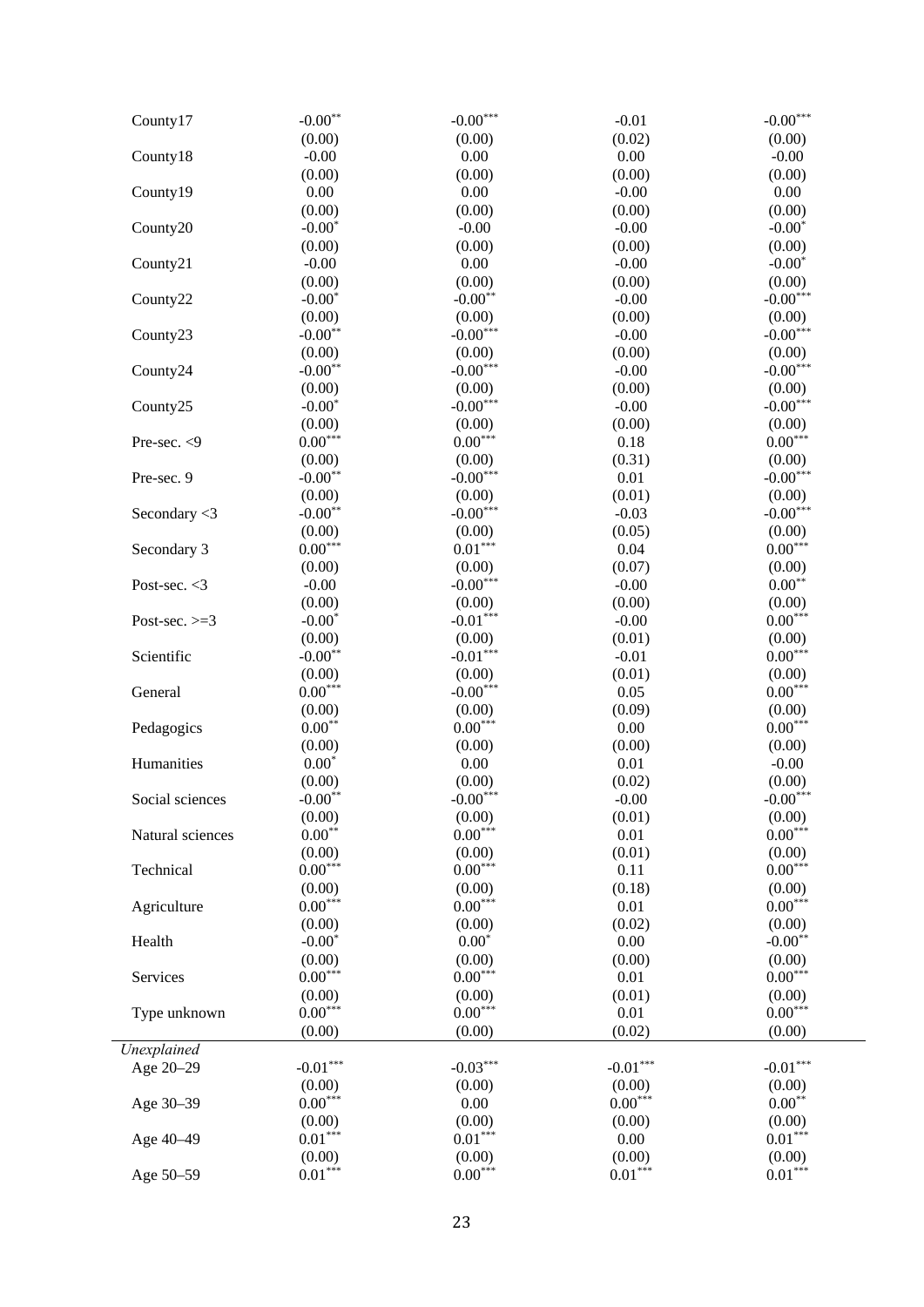|                 | (0.00)                 | (0.00)     | (0.00)     | (0.00)                          |
|-----------------|------------------------|------------|------------|---------------------------------|
| Couple          | $0.02***$              | $0.04***$  | $0.01*$    | $0.02***$                       |
|                 | (0.00)                 | (0.01)     | (0.01)     | (0.00)                          |
| Single          | $-0.01***$             | 0.00       | $-0.01***$ | $-0.01***$                      |
|                 | (0.00)                 | (0.01)     | (0.00)     | (0.00)                          |
| Divorced        | $-0.00***$             | $-0.00*$   | $-0.00**$  | $-0.00**$                       |
|                 | (0.00)                 | (0.00)     | (0.00)     | (0.00)                          |
| Widowed         | $0.00**$               | $-0.00$    | $0.00*$    | $0.00*$                         |
|                 | (0.00)                 | (0.00)     | (0.00)     | (0.00)                          |
| Children        | $0.04***$              | $-0.01*$   | $0.03***$  | $0.04***$                       |
|                 | (0.00)                 | (0.00)     | (0.00)     | (0.00)                          |
| County01        | $-0.01***$             | 0.00       | $-0.02***$ | $-0.01***$                      |
|                 | (0.00)                 | (0.01)     | (0.00)     | (0.00)                          |
| County03        | $-0.00$                | 0.00       | $-0.00*$   | $-0.00$                         |
|                 | (0.00)                 | (0.00)     | (0.00)     | (0.00)                          |
| County04        | $0.00***$              | $-0.00$    | $0.00***$  | $0.00***$                       |
|                 | (0.00)                 | (0.00)     | (0.00)     | (0.00)                          |
| County05        | $0.00**$               | 0.00       | 0.00       | $0.00*$                         |
|                 | (0.00)                 | (0.00)     | (0.00)     | (0.00)                          |
| County06        | $-0.00***$             | $-0.00$    | $-0.00*$   | $-0.00***$                      |
|                 | (0.00)                 | (0.00)     | (0.00)     | (0.00)                          |
| County07        | $0.00***$              | $-0.00$    | $0.00*$    | $0.00*$                         |
|                 | (0.00)                 | (0.00)     | (0.00)     | (0.00)                          |
| County08        | $-0.00***$             | 0.00       | $-0.00**$  | $-0.00***$                      |
|                 | (0.00)                 | (0.00)     | (0.00)     | (0.00)                          |
| County09        | 0.00                   | 0.00       | 0.00       | 0.00                            |
|                 |                        | (0.00)     |            |                                 |
|                 | (0.00)<br>$0.00**$     |            | (0.00)     | (0.00)                          |
| County10        |                        | 0.00       | $0.00*$    | $0.00*$                         |
|                 | (0.00)                 | (0.00)     | (0.00)     | (0.00)                          |
| County12        | $-0.00*$               | 0.00       | $0.00*$    | $-0.00***$                      |
|                 | (0.00)                 | (0.00)     | (0.00)     | (0.00)                          |
| County13        | $-0.00***$             | $0.00*$    | $-0.00$    | $-0.00***$                      |
|                 | (0.00)                 | (0.00)     | (0.00)     | (0.00)                          |
| County14        | $-0.00***$             | $-0.00$    | $-0.00$    | $-0.00***$                      |
|                 | (0.00)                 | (0.00)     | (0.00)     | (0.00)                          |
| County17        | $-0.00***$             | $-0.00$    | $-0.00$    | $-0.00***$                      |
|                 | (0.00)                 | (0.00)     | (0.00)     | (0.00)                          |
| County18        | $-0.00$                | $-0.00$    | $-0.00$    | $-0.00$                         |
|                 | (0.00)                 | (0.00)     | (0.00)     | (0.00)                          |
| County19        | $-0.00***$             | $-0.00**$  | $-0.00$    | $-0.00***$                      |
|                 | (0.00)                 | (0.00)     | (0.00)     | (0.00)                          |
| County20        | $0.00**$               | $-0.00$    | $0.00*$    | $0.00*$                         |
|                 | (0.00)                 | (0.00)     | (0.00)     | (0.00)                          |
| County21        | $0.00***$              | $-0.00$    | 0.00       | $0.00***$                       |
|                 | (0.00)                 | (0.00)     | (0.00)     | (0.00)                          |
| County22        | $0.00^{\ast\ast\ast}$  | $-0.00$    | 0.00       | $0.00***$                       |
|                 | (0.00)                 | (0.00)     | (0.00)     | (0.00)                          |
| County23        | 0.00                   | $-0.00$    | $-0.00$    | $0.00**$                        |
|                 | (0.00)                 | (0.00)     | (0.00)     | (0.00)                          |
| County24        | 0.00                   | 0.00       | $-0.00*$   | $0.00*$                         |
|                 | (0.00)                 | (0.00)     | (0.00)     | (0.00)                          |
| County25        | $-0.00$                | $-0.00$    | $-0.00$    | $-0.00$                         |
|                 | (0.00)                 | (0.00)     | (0.00)     | (0.00)                          |
| Pre-sec. <9     | $-0.01***$             | $-0.01***$ | $-0.01***$ | $-0.01***$                      |
|                 | (0.00)                 | (0.00)     | (0.00)     | (0.00)                          |
| Pre-sec. 9      | $-0.00$ <sup>***</sup> | $-0.00$    | $-0.00***$ | $\textbf{-0.00}^{\ast\ast\ast}$ |
|                 | (0.00)                 | (0.00)     | (0.00)     | (0.00)                          |
| Post-sec. $<$ 3 | $-0.01***$             | $-0.00$    | $-0.01***$ | $\textnormal{-}0.01^{***}$      |
|                 | (0.00)                 | (0.00)     | (0.00)     | (0.00)                          |
| Secondary 3     | $-0.00$                | $0.00**$   | 0.00       | $-0.00***$                      |
|                 |                        |            |            |                                 |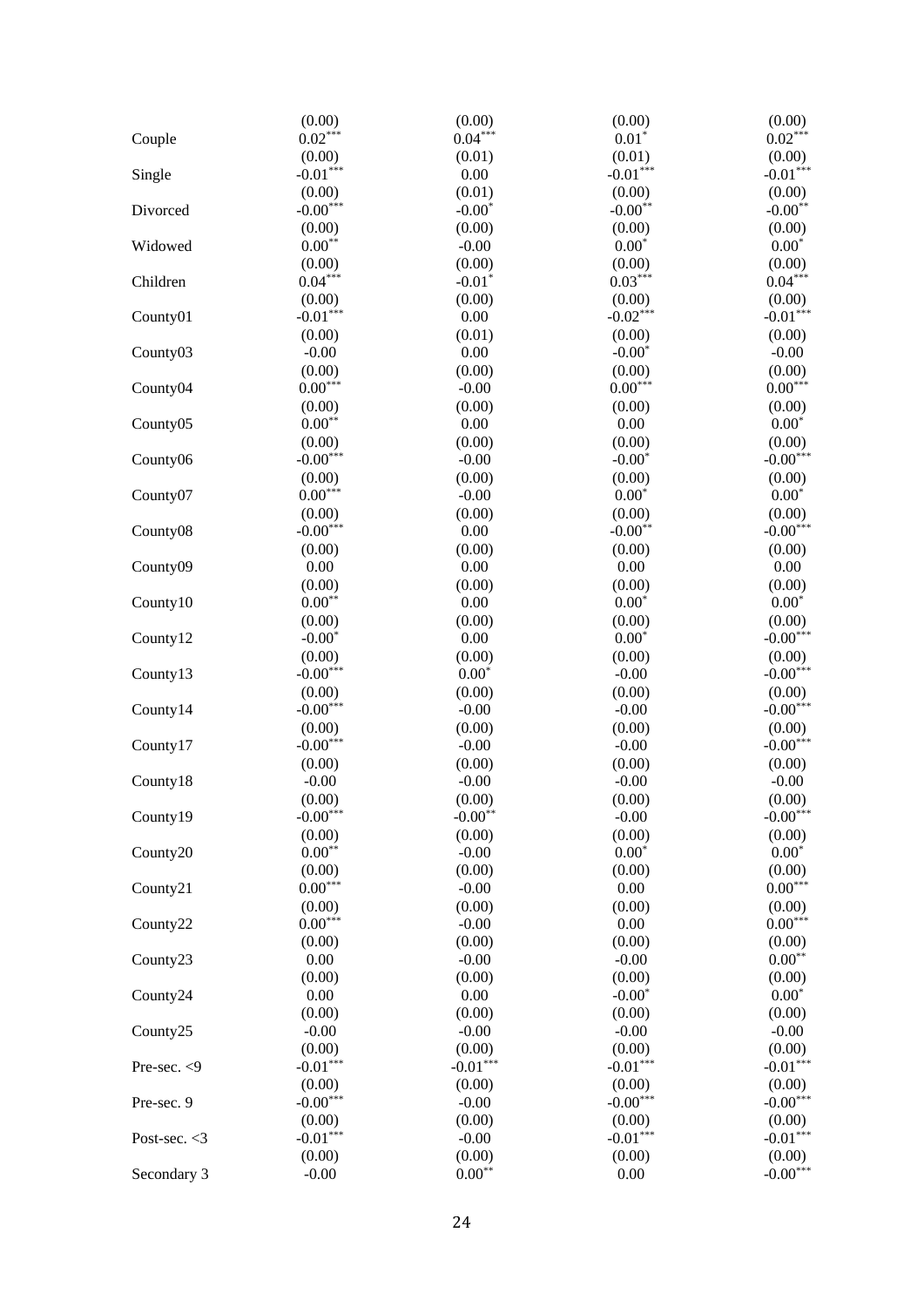|                  | (0.00)                | (0.00)                      | (0.00)                     | (0.00)                |
|------------------|-----------------------|-----------------------------|----------------------------|-----------------------|
| Post-sec. $<$ 3  | $0.00***$             | $-0.00$                     | $0.01***$                  | $0.00***$             |
|                  | (0.00)                | (0.00)                      | (0.00)                     | (0.00)                |
| Post-sec. $>=3$  | $0.01***$             | $0.02***$                   | $0.01***$                  | $0.01***$             |
|                  | (0.00)                | (0.01)                      | (0.00)                     | (0.00)                |
| Scientific       | $0.00^{\ast\ast\ast}$ | $0.01***$                   | $0.00***$                  | $0.00^{\ast\ast\ast}$ |
|                  | (0.00)                | (0.00)                      | (0.00)                     | (0.00)                |
| General          | $0.00^{\ast\ast\ast}$ | $-0.00$                     | 0.00                       | $0.01***$             |
|                  | (0.00)                | (0.00)                      | (0.00)                     | (0.00)                |
| Pedagogics       | $0.00^{\ast\ast\ast}$ | 0.00                        | 0.00                       | $0.00^{\ast\ast}$     |
|                  | (0.00)                | (0.00)                      | (0.00)                     | (0.00)                |
| Humanities       | $-0.00***$            | $-0.00^{\ast\ast}$          | $-0.00***$                 | $-0.00$               |
|                  | (0.00)                | (0.00)                      | (0.00)                     | (0.00)                |
| Social sciences  | $-0.00$               | 0.00                        | 0.00                       | $-0.00$               |
|                  | (0.00)                | (0.00)                      | (0.00)                     | (0.00)                |
| Natural sciences | $-0.00***$            | $\textbf{-0.01}^{\ast\ast}$ | $\textnormal{-0.00}^{***}$ | $-0.00**$             |
|                  | (0.00)                | (0.00)                      | (0.00)                     | (0.00)                |
| Technical        | 0.00                  | $-0.01***$                  | 0.00                       | $0.00**$              |
|                  | (0.00)                | (0.00)                      | (0.00)                     | (0.00)                |
| Agriculture      | $0.00^{\ast\ast\ast}$ | 0.00                        | $0.00^{\ast\ast}$          | $0.00***$             |
|                  | (0.00)                | (0.00)                      | (0.00)                     | (0.00)                |
| Health           | $-0.00***$            | 0.00                        | $\textnormal{-0.00}^{***}$ | $-0.00***$            |
|                  | (0.00)                | (0.00)                      | (0.00)                     | (0.00)                |
| Services         | $0.00^{\ast\ast\ast}$ | $0.00*$                     | $0.00*$                    | $0.00**$              |
|                  | (0.00)                | (0.00)                      | (0.00)                     | (0.00)                |
| Type unknown     | $-0.00**$             | 0.00                        | 0.00                       | $-0.00**$             |
|                  | (0.00)                | (0.00)                      | (0.00)                     | (0.00)                |
| Constant         | $0.23***$             | $0.07**$                    | $0.23***$                  | $0.24***$             |
|                  | (0.01)                | (0.03)                      | (0.01)                     | (0.01)                |
| $\overline{N}$   | 1,816,109             | 1,702,307                   | 1,728,253                  | 1,783,669             |

L.

*Notes*: Robust standard errors in parentheses;  $p < 0.05$ ,  $\binom{p}{k} < 0.01$ ,  $\binom{p}{k} < 0.001$ 

# **Table 11 Immigrant–native employment gap by source region: all men**

|             | All                   | Rest of                         | Africa                | Asia w/o              | Middle East           | Rest of the           |
|-------------|-----------------------|---------------------------------|-----------------------|-----------------------|-----------------------|-----------------------|
|             |                       | Europe                          |                       | Middle East           |                       | World                 |
| Overall     |                       |                                 |                       |                       |                       |                       |
| Native      | $0.88^{\ast\ast\ast}$ | $0.88^{\ast\ast\ast}$           | $0.88^{\ast\ast\ast}$ | $0.88^{\ast\ast\ast}$ | $0.88^{\ast\ast\ast}$ | $0.88^{\ast\ast\ast}$ |
|             | (0.00)                | (0.00)                          | (0.00)                | (0.00)                | (0.00)                | (0.00)                |
| Immigrant   | $0.63***$             | $0.74***$                       | $0.54***$             | $0.65***$             | $0.55***$             | $0.71***$             |
|             | (0.00)                | (0.00)                          | (0.00)                | (0.00)                | (0.00)                | (0.01)                |
| Difference  | $0.26***$             | $0.14***$                       | $0.34***$             | $0.23***$             | $0.34***$             | $0.18***$             |
|             | (0.00)                | (0.00)                          | (0.00)                | (0.00)                | (0.00)                | (0.01)                |
| Explained   | $-0.00**$             | $-0.01***$                      | $0.01***$             | $0.01***$             | $-0.00***$            | $-0.00***$            |
|             | (0.00)                | (0.00)                          | (0.00)                | (0.00)                | (0.00)                | (0.00)                |
| Unexplained | $0.26***$             | $0.15***$                       | $0.33***$             | $0.22***$             | $0.34***$             | $0.18***$             |
|             | (0.00)                | (0.00)                          | (0.00)                | (0.00)                | (0.00)                | (0.01)                |
| Explained   |                       |                                 |                       |                       |                       |                       |
| Controls    | $-0.01^{\ast\ast}$    | $-0.02***$                      | $-0.10***$            | 0.07                  | $-0.01***$            | $-0.01***$            |
|             | (0.00)                | (0.00)                          | (0.01)                | (0.05)                | (0.00)                | (0.00)                |
| Education   | $0.00***$             | $0.01^{\ast\ast\ast}$           | $0.07***$             | $-0.03$               | $0.00^{\ast\ast\ast}$ | $-0.00***$            |
|             | (0.00)                | (0.00)                          | (0.01)                | (0.02)                | (0.00)                | (0.00)                |
| Educ. type  | $0.00^{\ast\ast\ast}$ | $0.00^{\ast\ast\ast}$           | $0.04***$             | $-0.04$               | $0.00^{\ast\ast\ast}$ | $0.01^{\ast\ast\ast}$ |
|             | (0.00)                | (0.00)                          | (0.01)                | (0.02)                | (0.00)                | (0.00)                |
| Unexplained |                       |                                 |                       |                       |                       |                       |
| Controls    | $0.03***$             | $0.03***$                       | $-0.01$               | 0.01                  | $0.04***$             | $-0.02$               |
|             | (0.00)                | (0.01)                          | (0.01)                | (0.01)                | (0.01)                | (0.02)                |
| Education   | $-0.00*$              | $\textbf{-0.01}^{\ast\ast\ast}$ | $-0.00$               | $-0.00*$              | 0.00                  | $0.02***$             |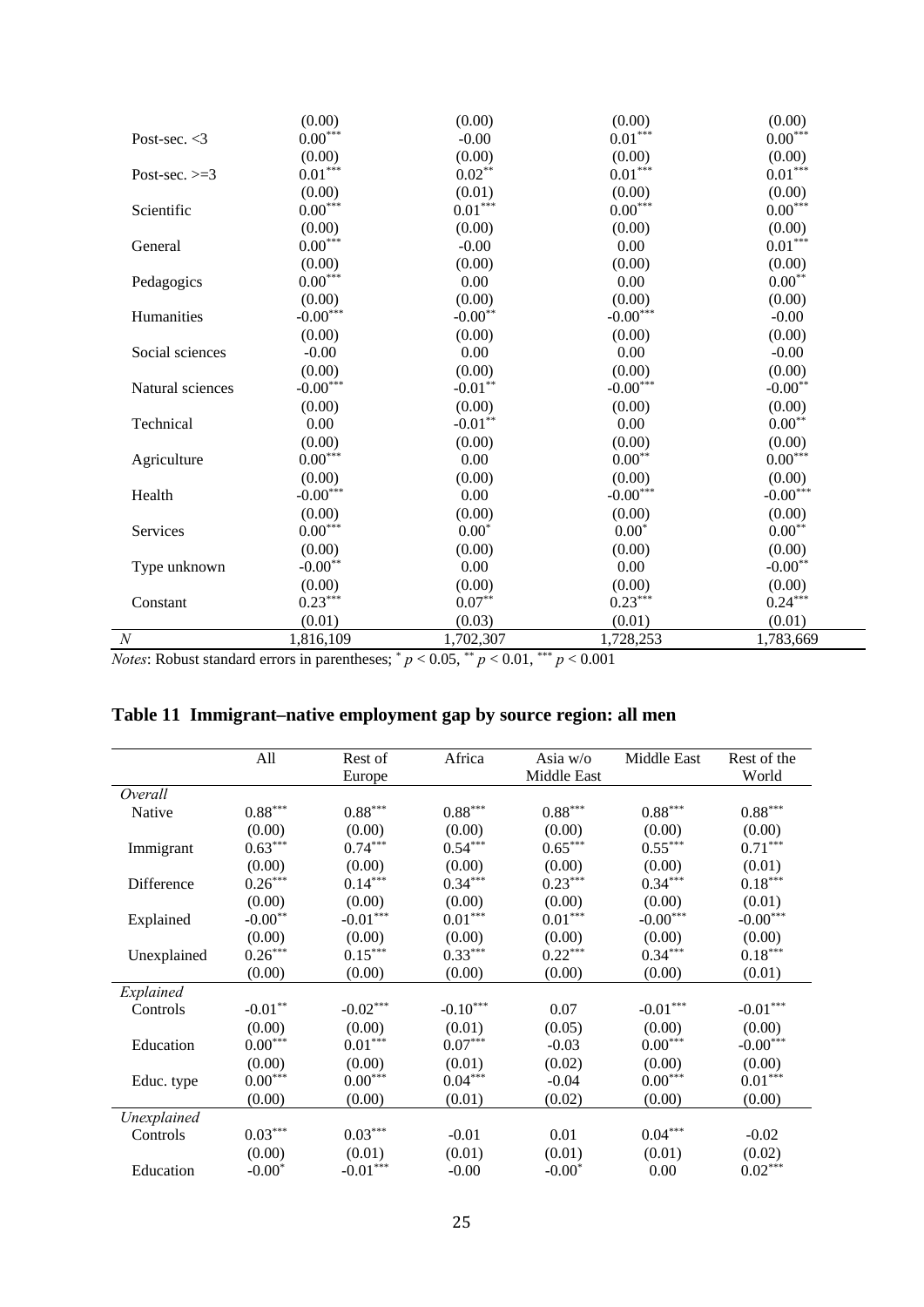| Educ. Type                                                      | (0.00)<br>0.00      | (0.00)<br>$-0.00$   | (0.00)<br>0.00                                           | (0.00)<br>$-0.00$   | (0.00)<br>$0.01^*$  | (0.00)<br>$-0.00$   |
|-----------------------------------------------------------------|---------------------|---------------------|----------------------------------------------------------|---------------------|---------------------|---------------------|
| Constant                                                        | (0.00)<br>$0.23***$ | (0.00)<br>$0.13***$ | (0.00)<br>$0.34***$                                      | (0.00)<br>$0.22***$ | (0.00)<br>$0.29***$ | (0.00)<br>$0.19***$ |
|                                                                 | (0.01)              | (0.01)              | (0.01)                                                   | (0.02)              | (0.01)              | (0.02)              |
|                                                                 | 1.816.109           | .736.463            | 1.715.252                                                | 1.710.071           | 1.744.115           | 1.706.448           |
| $\mathbf{M}$ and $\mathbf{M}$ and $\mathbf{M}$ and $\mathbf{M}$ |                     |                     | $\Omega$ $\Omega$ $\sigma$ $**$<br>$\Lambda$ $\Lambda$ 1 | ***<br>0.001        |                     |                     |

*Notes*: Robust standard errors in parentheses;  $p < 0.05$ ,  $p < 0.01$ ,  $p < 0.001$ 

|  |  |  |  |  |  |  |  | Table 12 Immigrant–native employment gap by source region: male labor immigrants |
|--|--|--|--|--|--|--|--|----------------------------------------------------------------------------------|
|--|--|--|--|--|--|--|--|----------------------------------------------------------------------------------|

|             | All                   | Rest of                | Africa                     | Asia $w/o$            | Middle East | Rest of the                     |
|-------------|-----------------------|------------------------|----------------------------|-----------------------|-------------|---------------------------------|
|             |                       | Europe                 |                            | Middle East           |             | World                           |
| Overall     |                       |                        |                            |                       |             |                                 |
| Native      | $0.88***$             | $0.88***$              | $0.88***$                  | $0.88***$             | $0.88***$   | $0.88***$                       |
|             | (0.00)                | (0.00)                 | (0.00)                     | (0.00)                | (0.00)      | (0.00)                          |
| Immigrant   | $0.81^{\ast\ast\ast}$ | $0.81***$              | $0.78***$                  | $0.81^{\ast\ast\ast}$ | $0.83***$   | $0.75***$                       |
|             | (0.01)                | (0.02)                 | (0.02)                     | (0.01)                | (0.02)      | (0.02)                          |
| Difference  | $0.07***$             | $0.07^{\ast\ast\ast}$  | $0.10***$                  | $0.07^{\ast\ast\ast}$ | $0.05***$   | $0.13***$                       |
|             | (0.01)                | (0.02)                 | (0.02)                     | (0.01)                | (0.02)      | (0.02)                          |
| Explained   | $-0.01***$            | $\textbf{-0.01}^{***}$ | $-0.03***$                 | $-0.02***$            | $0.01*$     | $-0.02***$                      |
|             | (0.00)                | (0.00)                 | (0.00)                     | (0.00)                | (0.00)      | (0.00)                          |
| Unexplained | $0.09***$             | $0.08^{\ast\ast\ast}$  | $0.13***$                  | $0.09^{\ast\ast\ast}$ | $0.05*$     | $0.15***$                       |
|             | (0.01)                | (0.02)                 | (0.02)                     | (0.01)                | (0.02)      | (0.02)                          |
| Explained   |                       |                        |                            |                       |             |                                 |
| Controls    | $-0.00$               | $-0.01**$              | $\textnormal{-}0.01^{***}$ | $-0.00$               | $0.01*$     | $-0.01$                         |
|             | (0.00)                | (0.00)                 | (0.00)                     | (0.00)                | (0.00)      | (0.00)                          |
| Education   | $-0.02***$            | $-0.01***$             | $-0.02***$                 | $-0.02***$            | $-0.00$     | $\textbf{-0.02}^{\ast\ast\ast}$ |
|             | (0.00)                | (0.00)                 | (0.00)                     | (0.00)                | (0.00)      | (0.00)                          |
| Educ. type  | $0.01***$             | $0.01***$              | $0.01***$                  | $0.00***$             | $0.00***$   | $0.01***$                       |
|             | (0.00)                | (0.00)                 | (0.00)                     | (0.00)                | (0.00)      | (0.00)                          |
| Unexplained |                       |                        |                            |                       |             |                                 |
| Controls    | 0.02                  | 0.04                   | $-0.08$                    | $-0.01$               | $-0.05$     | $-0.03$                         |
|             | (0.03)                | (0.03)                 | (0.09)                     | (0.06)                | (0.04)      | (0.05)                          |
| Education   | 0.02                  | $-0.00$                | $-0.05$                    | 0.07                  | 0.00        | $-0.04$                         |
|             | (0.01)                | (0.02)                 | (0.09)                     | (0.04)                | (0.02)      | (0.07)                          |
| Educ. type  | $-0.02**$             | $-0.02$                | $-0.01$                    | $-0.04***$            | $-0.04$     | $-0.04$                         |
|             | (0.01)                | (0.01)                 | (0.04)                     | (0.01)                | (0.03)      | (0.03)                          |
| Constant    | $0.08*$               | 0.07                   | $0.27*$                    | 0.08                  | $0.14*$     | $0.25***$                       |
|             | (0.03)                | (0.04)                 | (0.12)                     | (0.07)                | (0.06)      | (0.09)                          |
| $\cal N$    | 1,702,307             | 1,424,651              | 1,463,124                  | 1,573,605             | 1,374,971   | 1,425,677                       |

*Notes*: Robust standard errors in parentheses;  $p < 0.05$ ,  $\binom{p}{k} < 0.01$ ,  $\binom{p}{k} < 0.001$ 

### **Table 13 Immigrant–native employment gap by source region: male family immigrants**

|             | All       | Rest of   | Africa    | Asia $w/o$  | <b>Middle East</b> | Rest of the |
|-------------|-----------|-----------|-----------|-------------|--------------------|-------------|
|             |           | Europe    |           | Middle East |                    | World       |
| Overall     |           |           |           |             |                    |             |
| Native      | $0.88***$ | $0.88***$ | $0.88***$ | $0.88***$   | $0.88***$          | $0.88***$   |
|             | (0.00)    | (0.00)    | (0.00)    | (0.00)      | (0.00)             | (0.00)      |
| Immigrant   | $0.64***$ | $0.71***$ | $0.57***$ | $0.66***$   | $0.59***$          | $0.69***$   |
|             | (0.00)    | (0.01)    | (0.01)    | (0.01)      | (0.01)             | (0.01)      |
| Difference  | $0.24***$ | $0.17***$ | $0.31***$ | $0.22***$   | $0.30***$          | $0.19***$   |
|             | (0.00)    | (0.01)    | (0.01)    | (0.01)      | (0.01)             | (0.01)      |
| Explained   | $0.01***$ | $-0.00^*$ | $0.01***$ | $0.02***$   | $0.02***$          | $-0.01***$  |
|             | (0.00)    | (0.00)    | (0.00)    | (0.00)      | (0.00)             | (0.00)      |
| Unexplained | $0.24***$ | $0.18***$ | $0.30***$ | $0.20***$   | $0.28***$          | $0.20***$   |
|             | (0.00)    | (0.01)    | (0.01)    | (0.01)      | (0.01)             | (0.01)      |